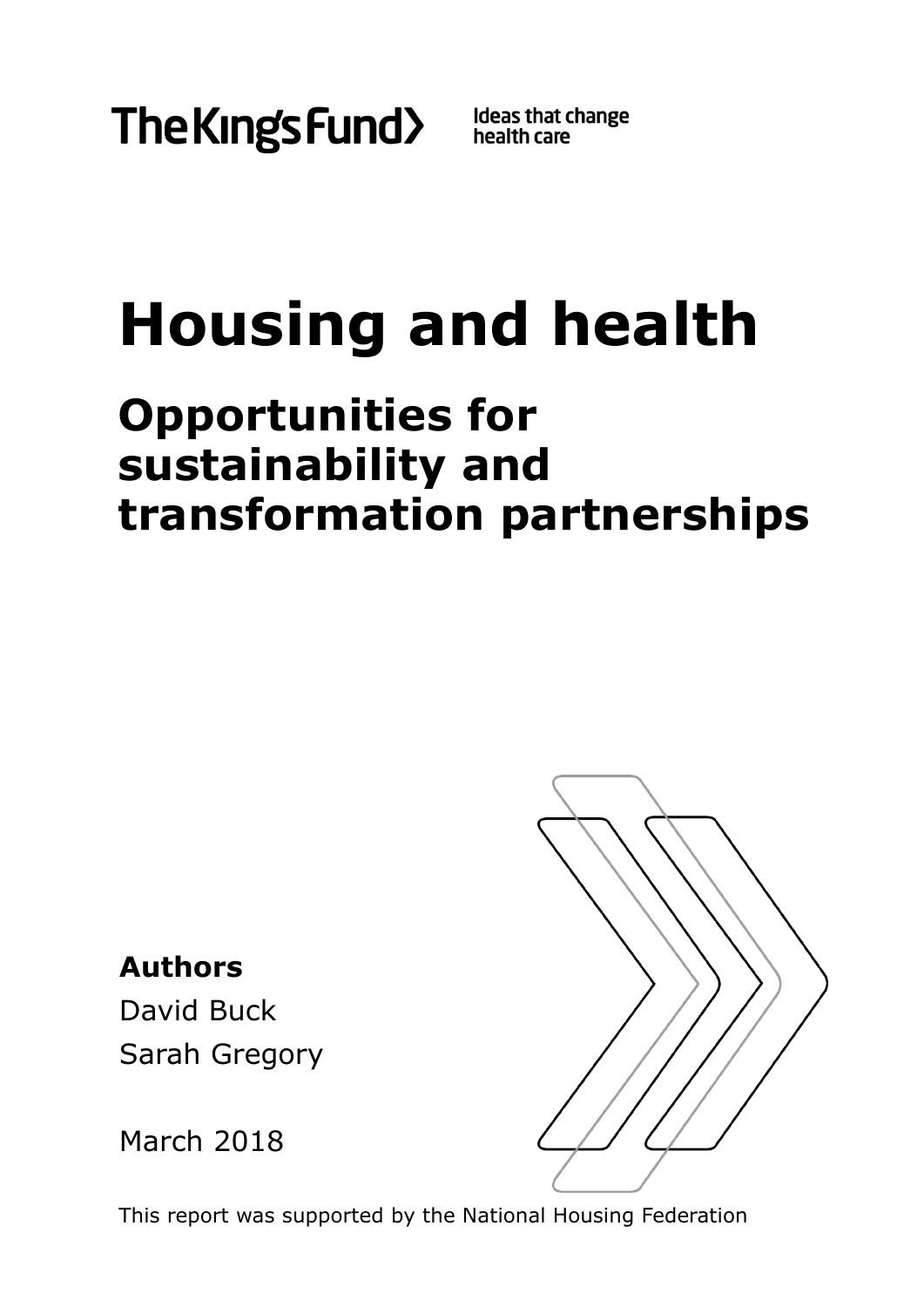This independent report was supported by the National Housing Federation. The views in the report are those of the authors and all conclusions are the authors' own.

**The King's Fund** is an independent charity working to improve health and care in England. We help to shape policy and practice through research and analysis; develop individuals, teams and organisations; promote understanding of the health and social care system; and bring people together to learn, share knowledge and debate. Our vision is that the best possible health and care is available to all.

**[www.kingsfund.org.uk](http://www.kingsfund.org.uk/) @thekingsfund**

**The National Housing Federation** is the voice of housing associations in England. Our vision is a country where everyone can live in a good-quality home they can afford.

Our members provide two and a half million homes for more than five million people. And each year they invest in a diverse range of neighbourhood projects that help create strong, vibrant communities.

**www.housing.org.uk @natfednews**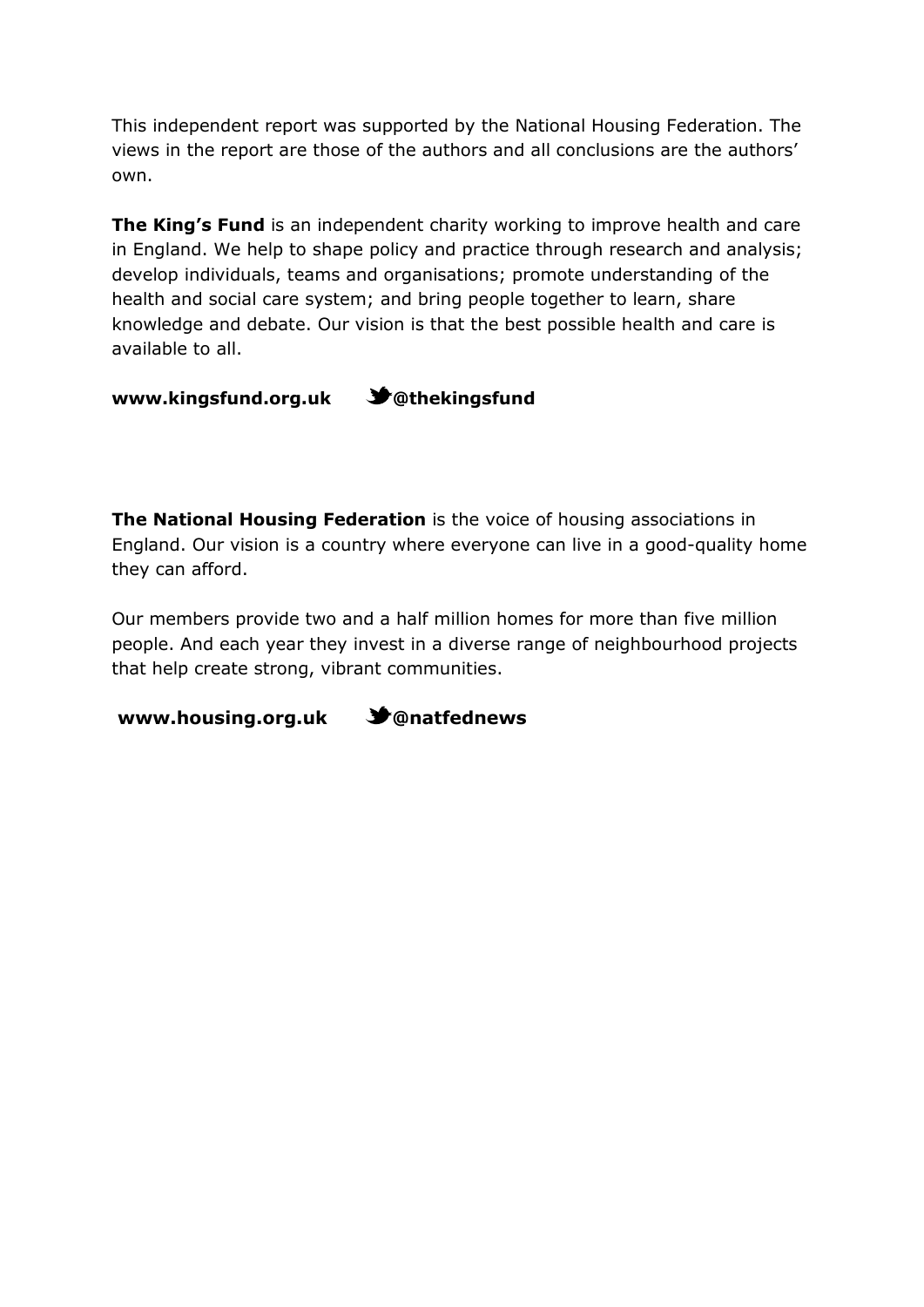# **Contents**

| Foreword    |                                                                                                                                                                                                     |                      |
|-------------|-----------------------------------------------------------------------------------------------------------------------------------------------------------------------------------------------------|----------------------|
| $\mathbf 1$ | Introduction                                                                                                                                                                                        | 5                    |
| 2           | Why is housing important to STPs?                                                                                                                                                                   | 7                    |
|             | The current representation of housing in STPs                                                                                                                                                       | 9                    |
| 3           | Three priorities: supporting discharge from hospital,<br>strategic use of NHS estates and mental health<br>Supporting discharge from hospital<br>The use of NHS estates<br>Mental health            | 12<br>12<br>13<br>14 |
| 4           | The broader need to focus across the life-course<br>Early years and children<br>Working-age adults                                                                                                  | 16<br>16             |
|             | Older age                                                                                                                                                                                           | 17<br>19             |
| 5           | Overcoming barriers and opportunities in both the<br>short term and long term<br>The short-term - seizing opportunities presented by STPs<br>and ICSs<br>The longer term $-$ towards transformation | 22<br>23<br>27       |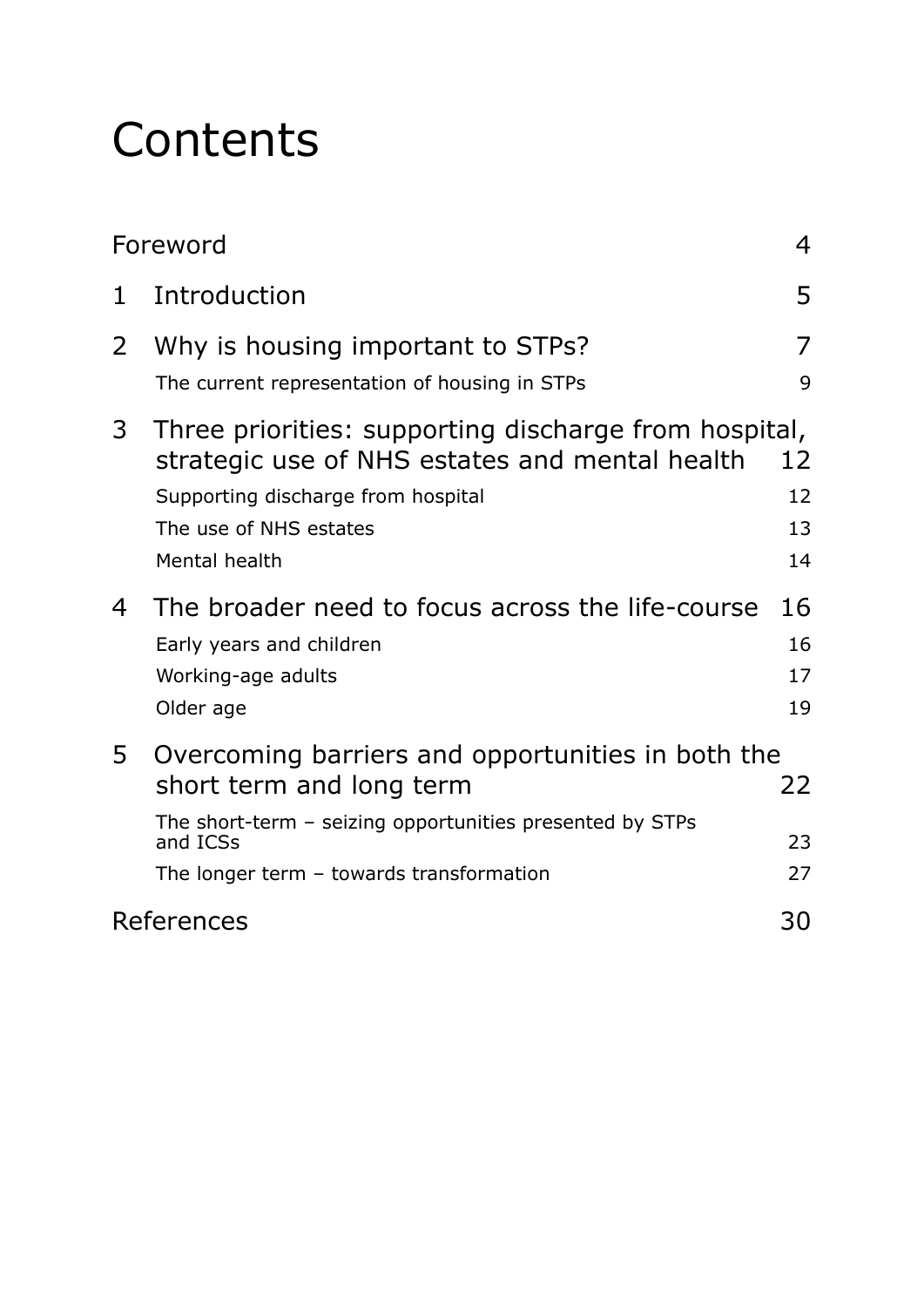# <span id="page-3-0"></span>Foreword

*As our sustainability and transformation partnership (STP) in Kent and Medway develops we know that we have to work with our partners to make our vision a reality. That means making the most of what other sectors offer in terms of directly influencing health and on reducing demands on NHS and wider public services. The housing sector will be an important partner in that including in supporting efficient discharge from hospitals and in helping people stay independent in the community. But housing is more important than that. This guide is a useful one-stop shop and reminder of how critical good housing is to a healthy community.* 

*It won't answer all your questions about housing, but it will help you stop and think, 'Have we made the most of our partnerships with housing locally? How much more could we do?' It includes links to a wide range of resources that will help your STP with a range of issues from discharge from hospital, to mental health and the use of surplus NHS estates. It also argues, rightly, that STPs and emerging integrated care systems need to increasingly take a lifecourse approach to health and housing and to broaden our focus beyond seeing housing partners as helping us with short-term issues only.*

*It is also challenging to STPs, and to NHS England and NHS Improvement. If we are to really unlock the potential of housing for health, then we need more than the evidence. We need to really take the opportunities on offer locally and we need leadership, support and the incentives from the centre to make it happen faster and more systematically than at present. This publication makes excellent suggestions on how to make that happen.*

#### Ravi Baghirathan

Project Director, Kent and Medway Sustainability and Transformation Partnership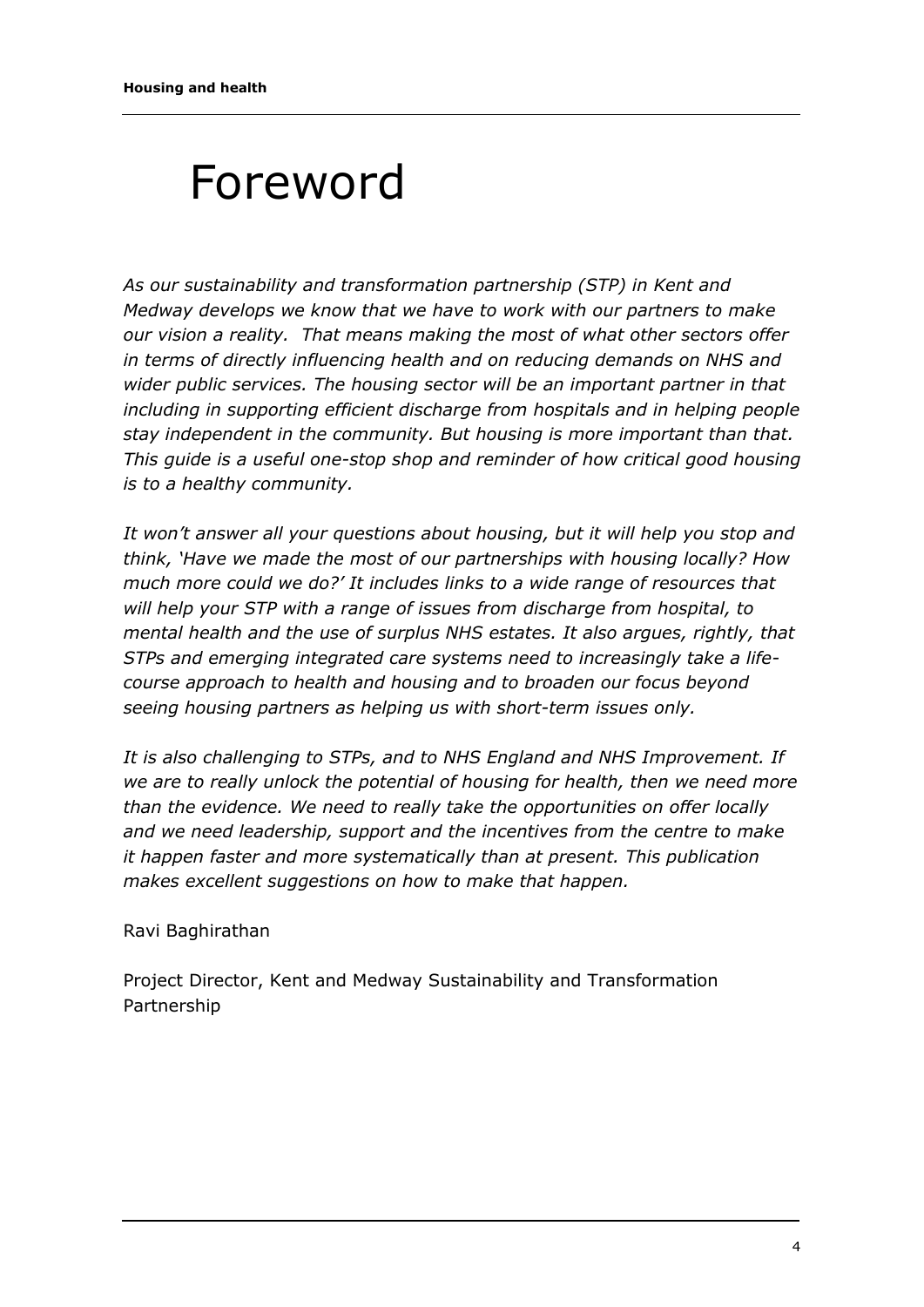# <span id="page-4-0"></span>1 Introduction

NHS organisations and local government are working together with other partners to improve health and care for their local populations through sustainability and transformation partnerships (STPs), devolution and integrated care systems (ICSs) (NHS England 2018). STPs and emerging ICSs will not be successful in the short term in preventing people's need for care, or reducing demand for services unless they engage and work more closely with local partners, including local government, the local housing sector and others including the voluntary and community sector. In some areas this is already happening, but it is not happening at the scale and depth needed. In the long term, STPs and ICSs will need to work more closely and constructively with the housing sector to prevent ill health if they are to successfully transform population health.

The evidence that good-quality housing is critical to health is well established (Public Health England 2017). Further, a well-housed population helps to reduce and delay demand for NHS services and allow patients to go home when they are clinically fit to do so. Furthermore, it is estimated that the cost of poor housing to NHS is £1.4 billion per year (BRE 2015). So, it is clearly in the interests of the NHS to work more closely with housing partners as STPs develop.

Where health and housing have come together, the focus has often been around keeping people independent and at home, and on supporting discharge from hospital. This is important but STPs and ICSs need to take advantage of the contribution housing can make to the health and social care sectors to maximise the health of local populations across the life-course. Most STPs are not yet currently doing enough to address the wider social and economic determinants of health of which good housing is a fundamental component. This is in the interests of their populations, and in the interest of the NHS as it moves towards providing place-based care.

This short report is intended to help those leading and contributing to STPs and emerging ICSs to make 'the most of housing' as they deliver and continue to develop. Behind this lies our belief that housing is one of the core local services that STPs and ICSs need to engage with at a strategic level as they develop population health systems. In particular this report sets out: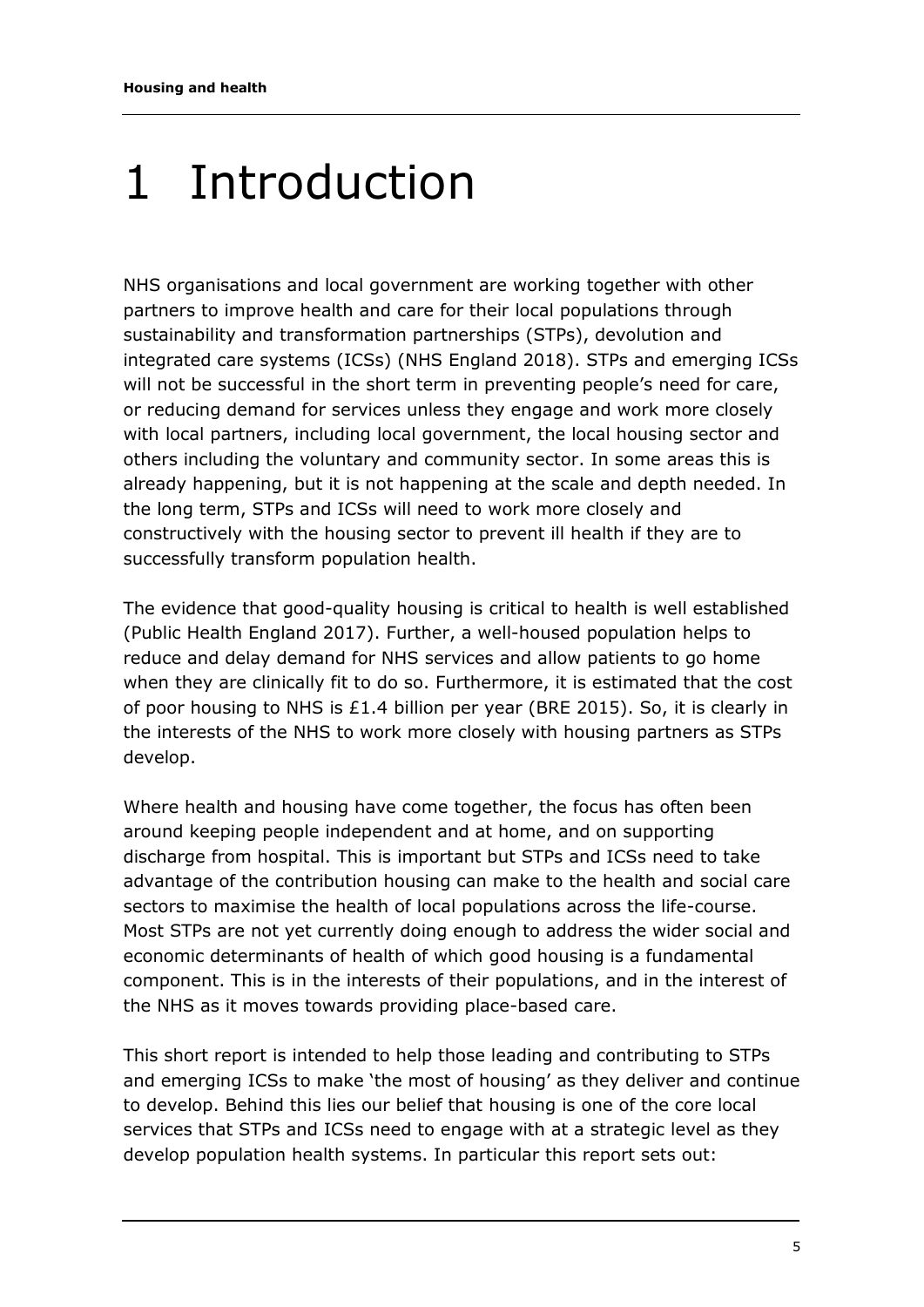- why housing is important for STPs and emerging ICSs
- how well housing is currently represented in STPs
- three priorities: supporting discharge, the use of NHS estates and mental health
- going further: the broader importance of housing to health across the lifecourse
- recommendations for action: maximising opportunities in the short and long term.

We make a number of recommendations for local STPs, which are relevant to emerging ICSs too. These are focused on what can be done, in the short term, to deliver sustainability and, in the long term, to support transformation. But STPs need to be challenged and supported from the centre to make the most of the contribution that housing can make to health. Our recommendations on sustainability and transformation are therefore driven by what needs to be done locally and by national health and housing system leaders. This detail is set out in Section 5.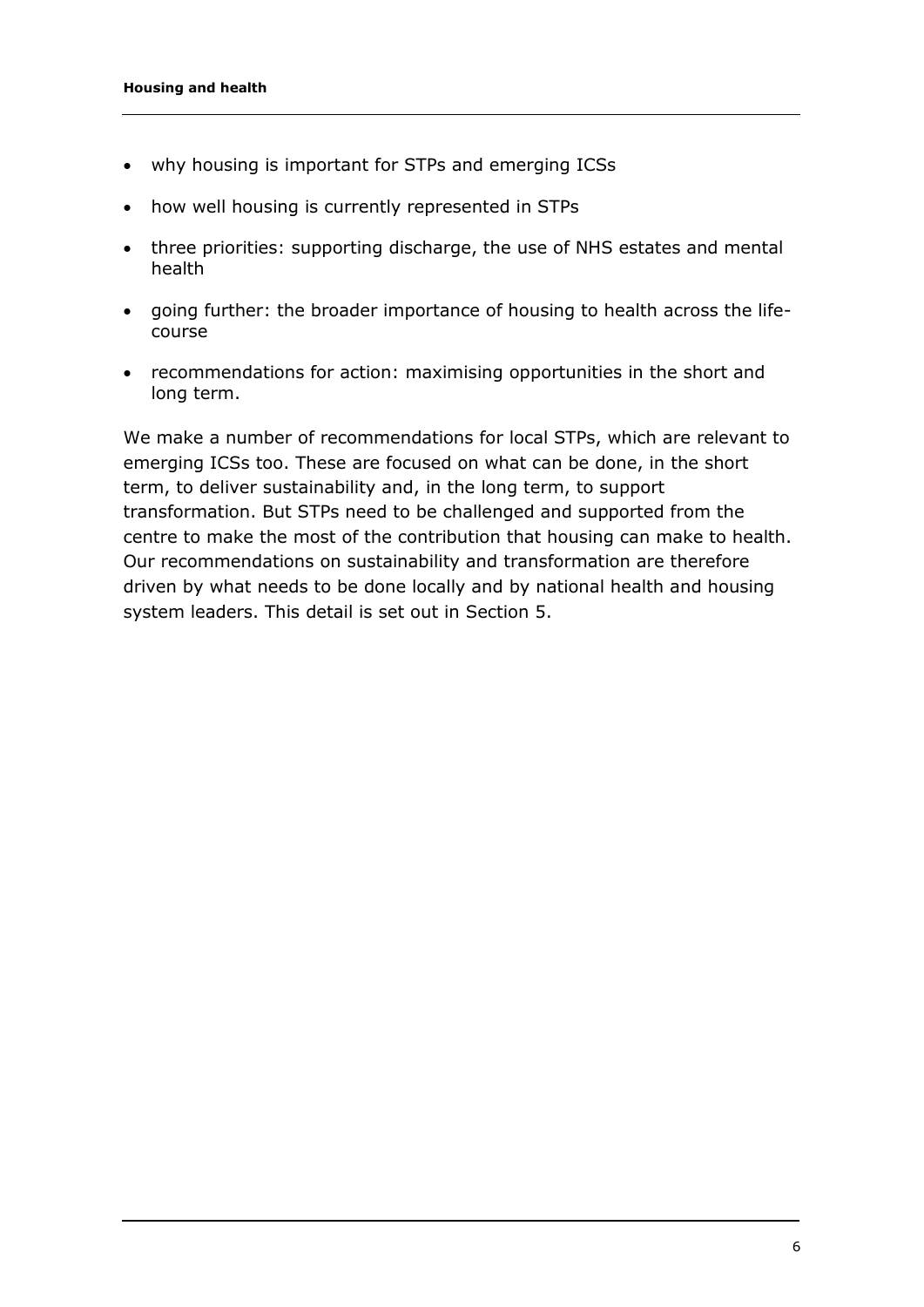# <span id="page-6-0"></span>2 Why is housing important to STPs?

Sustainability and transformation plans (now partnerships) were announced in NHS planning guidance (NHS England 2015). They are intended to cover three main areas: developing new models of care and improving quality; improving health and wellbeing of their population; and improving efficiency of their services. At the same time and, as a means to deliver these ambitions, they are intended to improve integration of the NHS with social care with other local partners and sectors such as local government. A high priority for STPs in practice has been to reduce demand for hospital care through using other community resources.

In this document we focus on the relationship between health and housing. The 'housing sector' in England (*see* box below) is large, has been changing over time and faces challenges. For clarity, we do not include in this document a consideration of the role of institutions such as care homes, prisons or the armed forces.

In the past, the connection between health and housing has often focused on the role that housing organisations, such as housing associations, can play in supporting discharge of older people from hospital where it is relatively straightforward to quantify benefits in terms of the efficiency and outcomes measures that NHS organisations are routinely held to account for. But there is also a wealth of evidence that shows how important good housing is to health across the life-course (Marmot *et al* 2010).

The potential impact of housing on improving health and the resulting benefits for the NHS – in terms of moderating demands and financial savings – are so large that STPs have to do more to engage with the housing sector. Economic modelling has estimated that reducing excess cold in homes to an acceptable level would save the NHS £848 million per annum and reducing all falls in the home could save the service £435 million (BRE 2015, Table 2).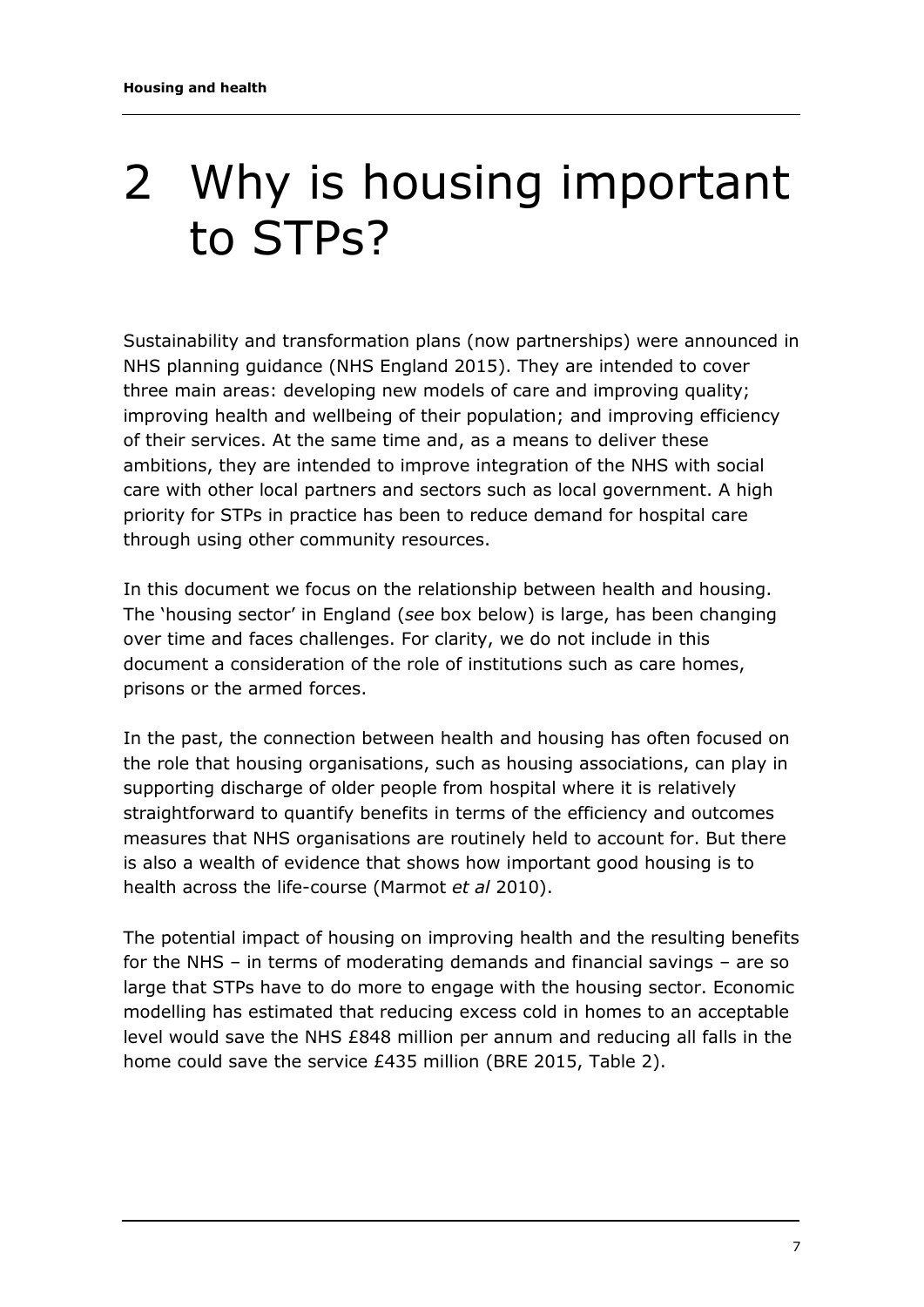#### **The housing sector in England**

The housing sector includes developers, private and social landlords who provide homes for rent (for example, housing associations and local authorities), planning authorities and other bodies that regulate building and the quality of homes, and a wide range of other national and local stakeholders. The Ministry of Housing, Communities and Local Government sets the overall strategy for housing and responds to issues such as homelessness. There were 23.5 million homes in England in 2015. This includes a mix of owner-occupied, privately rented and socially-rented homes. Of these:

- 62 per cent were owner-occupied
- 20 per cent were privately rented
- 17 per cent were social rented.

The housing sector has changed over time. The quality of housing has improved, with the number of homes not meeting the statutory 'decent' standard (to be in reasonable repair, have modern facilities, and provide thermal comfort) falling from 35 per cent to 20 per cent between 2006 and 2014 and fewer social housing homes not meeting it (14 per cent) than any other sector.

There are serious problems with under-supply and affordability. This is reflected in homelessness figures (71,500 households were homeless and in temporary accommodation at 31 March 2016) and in the support needed to keep people in homes (the government spent £20.9 billion in England on Housing Benefit in 2015/16).

Government priorities for housing include increasing private supply, public sector land disposal (including surplus NHS land for NHS key workers and other housing), planning reforms, shared ownership and some new specialist homes for older people and those with disabilities.

Source: National Audit Office 2017b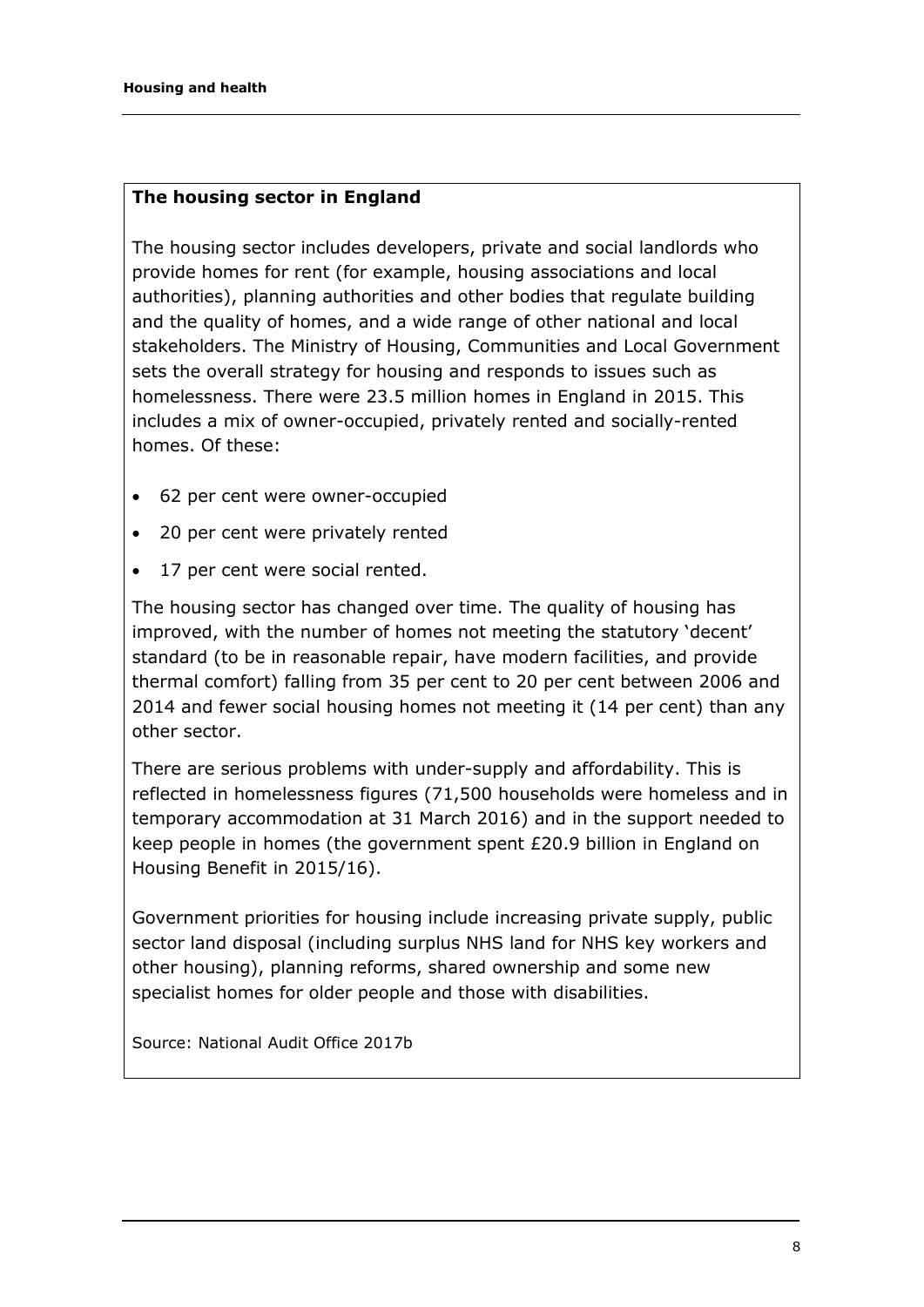Beyond the short-term financial payback, there are long-term consequences for people's health, and therefore on demand for NHS services, of poor housing. These consequences are both direct and indirect. For example, fuel poverty and homelessness have important consequences for health (National Institute of Health and Care Excellence 2015). It is estimated that around 10 per cent of excess winter deaths are attributable to fuel poverty (Hills 2012), and homelessness, which raises health risks and associated costs, is growing. Even when homeless families can be re-housed, many local authorities have to place homeless families in private accommodation which is often of a poor standard (Public Accounts Committee 2017) compared to many housing association homes which are more likely to be of a 'decent standard' (Buck *et al* 2016).

There is a well-recognised shortage of housing, which needs to be addressed. But it is not just the number of homes that is important; in the longer term we know that good-quality housing is also likely to lead to better health through its indirect impact on other factors including improved outcomes in the early years, better employment prospects and strong community resilience and wellbeing, which are all associated with good health (Buck and Gregory 2013).

These are all issues that deeply affect population health. We challenge STPs to be more ambitious as they work to develop a stronger focus on population health, with a focus on maximising the contribution of housing to health across the life-course. But first, how is housing currently represented in STPs?

### <span id="page-8-0"></span>The current representation of housing in STPs

Figure 1 sets out the main themes in all 44 sustainability and transformation plans. The housing sector has a contribution to make to all these themes – from strengthening prevention to improving mental health and tackling productivity (for example, by improving discharge from hospital) – and to 'the enablers', including appropriate data-sharing and the use and repurposing of surplus NHS estates.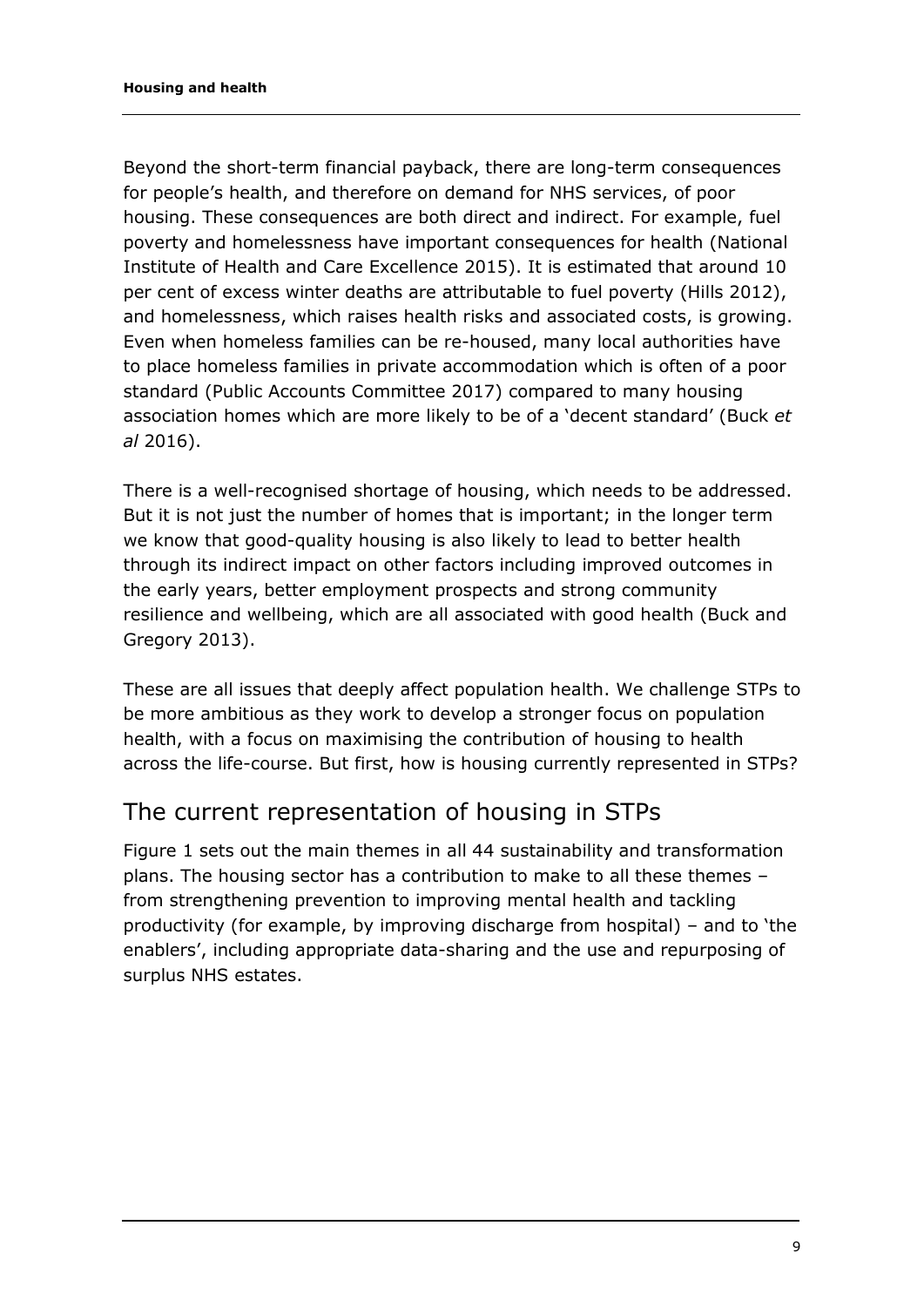



Source: The King's Fund 2017

A King's Fund review (Ham *et al* 2017) highlighted some examples of STPs that include plans to work with the housing sector. For example:

- Cornwall and the Isles of Scilly aims to prevent homelessness, to improve access to affordable, good-quality housing and to reduce fuel poverty
- Bedfordshire, Luton and Milton Keynes plans to develop local centres where both housing and health services are co-located.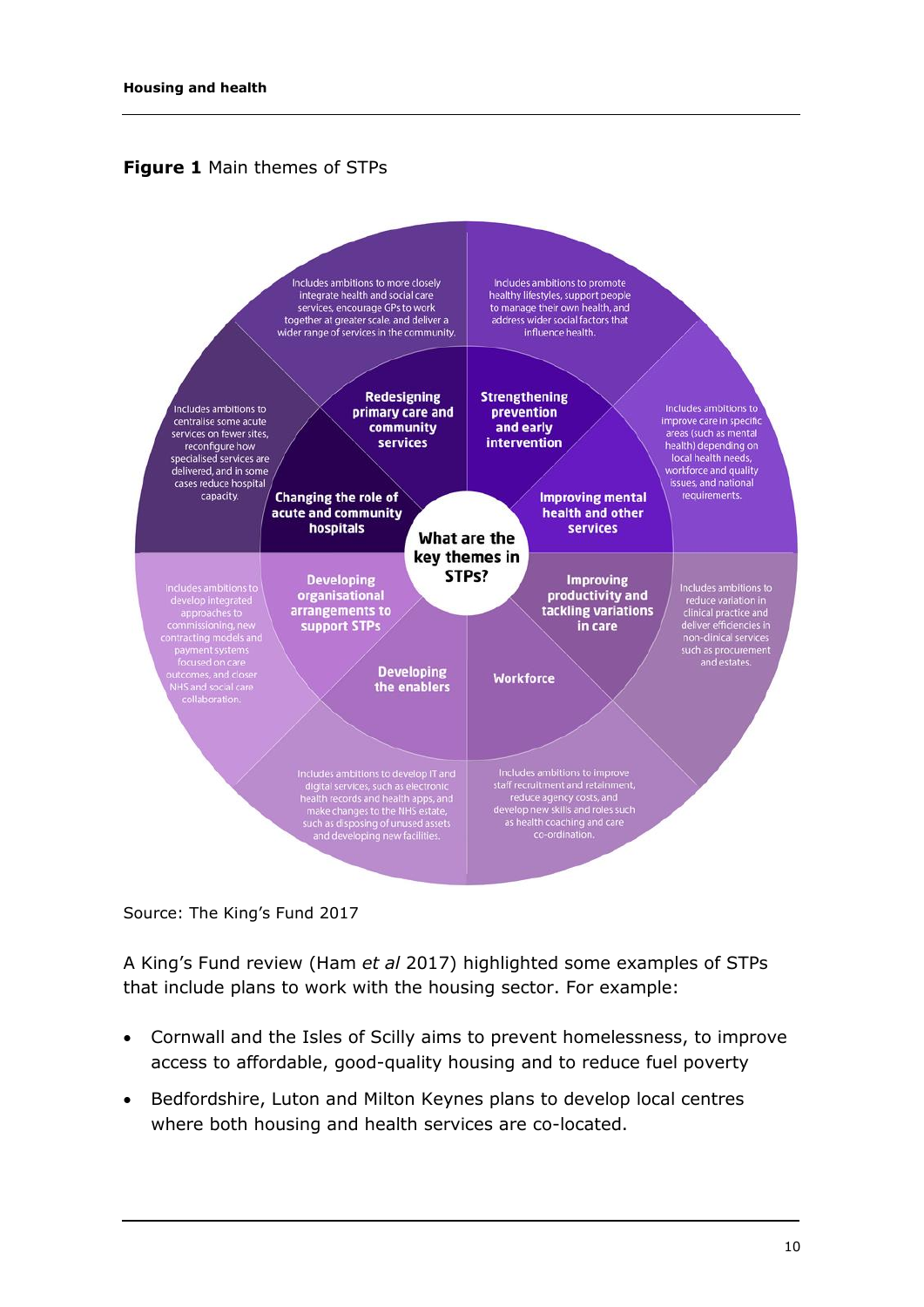But despite the fact that three out of every four of the 44 plans mentions housing (Buck 2017), only a few were far ahead in their planning and analysis (Care & Repair 2017). Nottingham and Nottinghamshire is widely acknowledged as having the most developed plan as regards housing (Nottingham City Council 2016), where it is a core theme, across the lifecourse.

#### **Nottingham and Nottinghamshire sustainability and transformation plan – proposals relating to housing and the home**

- The plan recognises that people are living longer and that many, especially those living with multiple conditions, may be vulnerable due to their housing.
- Where possible services that do not need to be delivered in a hospital setting will be delivered in different ways, for example, through the use of assistive technology to deliver care in the community and in people's homes.
- An STP advisory group allows the voluntary and community sector, including home care providers and care homes, to contribute to the plan.
- More people will be offered the 'warm homes on prescription' scheme so that they can more easily afford to heat their home.
- The plan aspires to better support from housing providers to ensure that accommodation for people being discharged from hospital is safe to return to.

It is clear that most STPs have a lot further to go to realise the potential of housing to health. Below we make recommendations for STPs to consider to bridge the gap between acknowledging the important role that housing can play, and acting on it and realising it.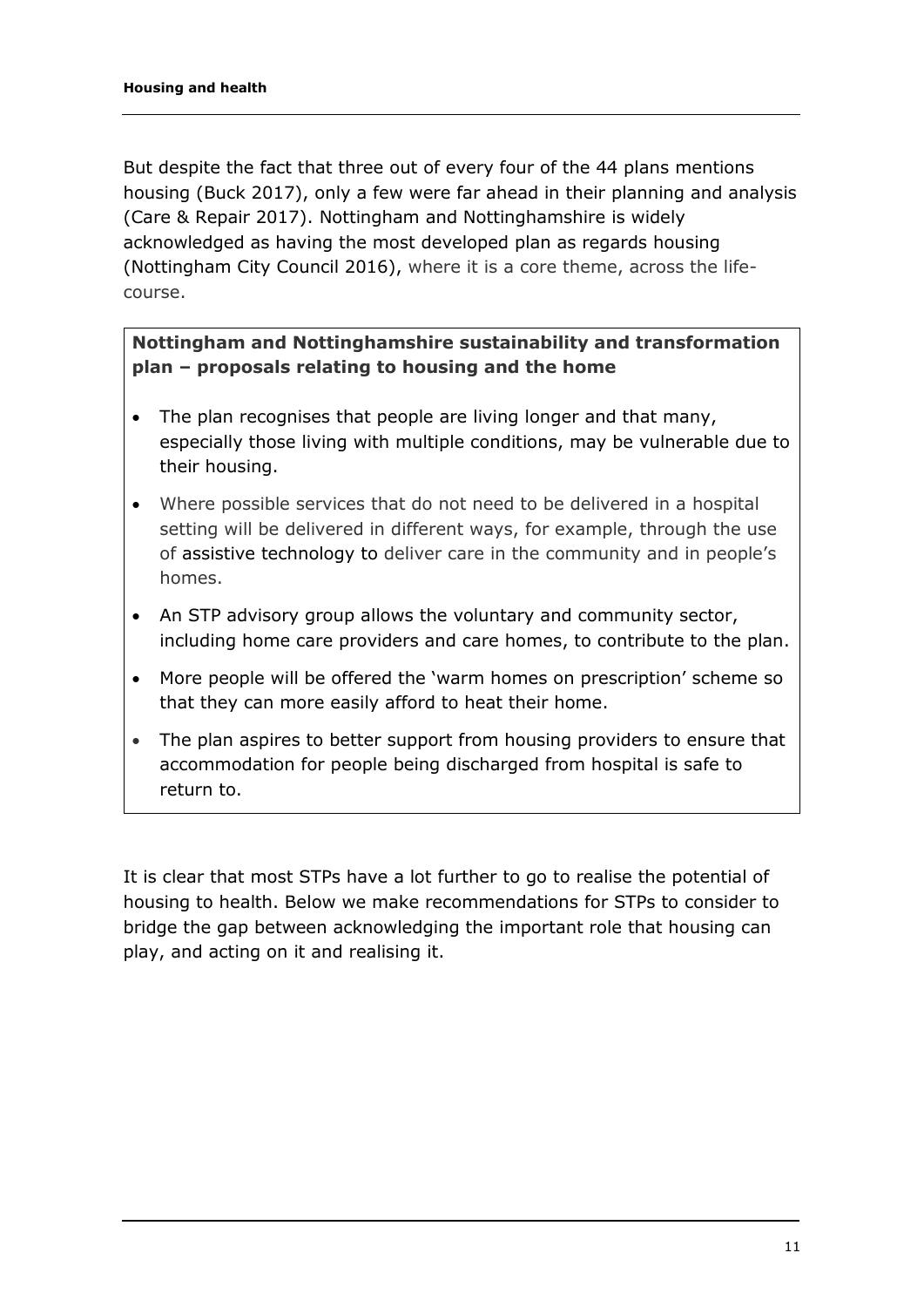# <span id="page-11-0"></span>3 Three priorities: supporting discharge from hospital, strategic use of NHS estates and mental health

There are many ways in which high-quality housing can support STPs in delivering better population health. We illustrate possible approaches in three themes.

- In the short term, housing can support local areas in enabling timely discharge from hospital.
- Longer-term strategic use of NHS estates can potentially free up land to provide housing.
- For people with mental health problems, good-quality supported housing can support independent living in the community.

### <span id="page-11-1"></span>Supporting discharge from hospital

Ongoing concerns over delayed discharges creates the burning platform for a serious look at how housing organisations with high-quality spare capacity and support can help. Being part of the response to delayed discharges (and reducing long length of stay) could be a key step towards a stronger strategic relationship between health and housing that is currently missing. The right home environment can also allow people to stay in their home for as long as they want and can support them in managing their health and care needs (National Housing Federation 2017).

NHS England guidance for clinical commissioning groups (CCGs) [\(NHS](https://www.nhs.uk/NHSEngland/keogh-review/Documents/quick-guides/Quick-Guide-health-and-housing.pdf)  [England undated](https://www.nhs.uk/NHSEngland/keogh-review/Documents/quick-guides/Quick-Guide-health-and-housing.pdf) a) highlights a range of well-evidenced practice on how housing and health 'can work together to prevent and reduce hospital admissions, length of stay, delayed discharge, readmission rates and ultimately improve outcomes, particularly by promoting equality (for groups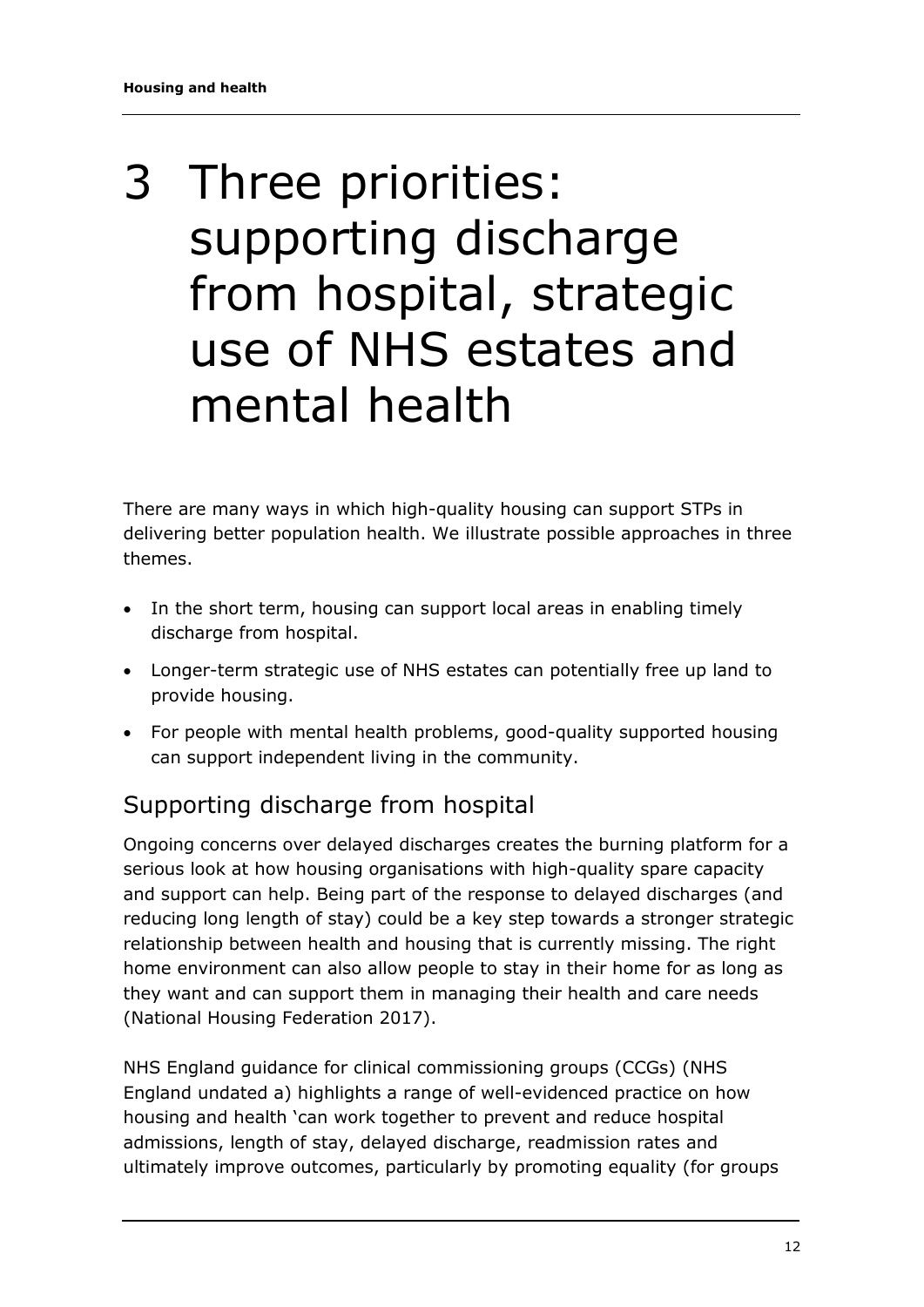protected under the Equality Act 2010) and reducing health inequalities in accessing services through integration'.

Many housing providers are working well already with their NHS partners on this. But one challenge locally for the NHS where those relationships are not already strong, is who to approach and engage among the wide range of local housing providers. The offer from housing needs to be clearer and, where there are multiple housing providers, more consistent so that it is easier for the NHS to engage with them.

### <span id="page-12-0"></span>The use of NHS estates

The review of NHS estates and property carried out by Sir Robert Naylor (Department of Health 2017) identified two key opportunities for housing and health. The first is that local estate strategies should be linked to sustainability and transformation plans and are therefore key to delivering the Forward View. The second is that where land is sold by the NHS it could be developed to provide homes for NHS staff, therefore potentially helping with staff recruitment in areas with high housing costs. Housing associations have been asked to submit suggestions as to how this might be achieved. The review also suggested that the NHS could set up its own bespoke housing association.

As an example of how the NHS is responding Frimley Health NHS Foundation Trust has commissioned Thames Valley Housing to develop 86 key worker apartments on land which was previously unproductive. The freehold passed to Thames Valley Housing and 34 market sale homes cross-subsidised the affordable homes. The trust retains priority in nominating residents (Inside Housing 2017).

However, more broadly, the New Economics Foundation has looked at NHS sites that have been sold under the government's public land sale programme (Wheatley and Beswick 2018). Its analysis shows that across the homes to be built on NHS land in England, four out of five will be unaffordable to a nurse on an average salary and only one in 10 of the homes built on sold-off NHS land will be for genuinely affordable social rent. In London, the average expected sale price is £561,589 – 18 times the annual salary of a nurse and, across all sites, no homes for sale will be affordable to NHS key workers, including nurses and midwives. Two London NHS trusts are reported to be exploring the possibility of developing land for residential use on a large scale (Clover 2018). This is a very sensitive area of policy and local initiatives need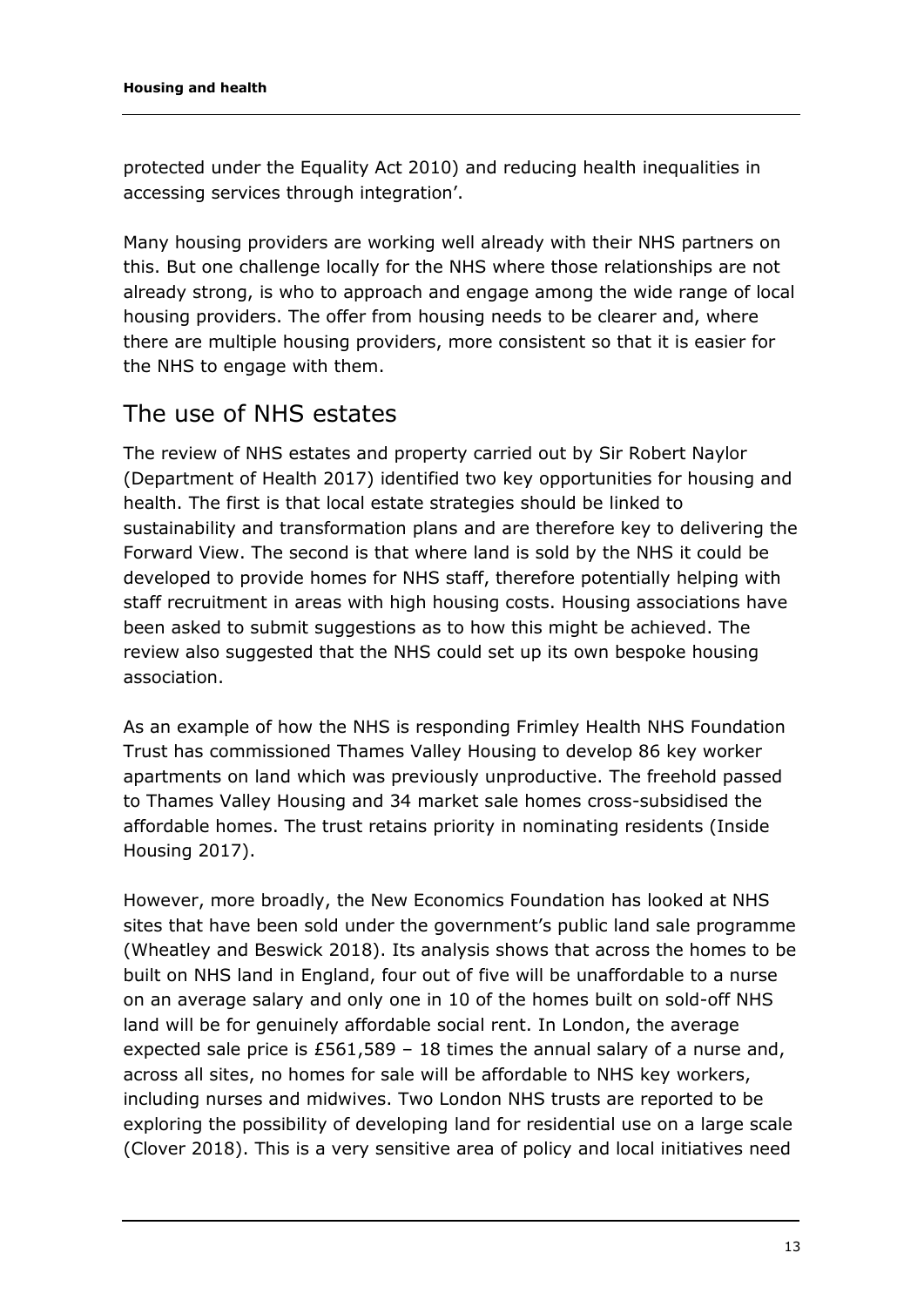to clearly demonstrate their social/health value and engage openly with any concerns that they are driven only by short-term profits.

There are opportunities to reduce health inequalities and to make efficiency savings through using the existing NHS estate but significant barriers remain. There is a clear risk that NHS organisations will look only to maximise the financial benefit of surplus estate and also focus on housing for NHS staff. The New Economics Foundation analysis shows that, more generally, the affordability of housing developed on surplus NHS estate puts it out of the reach of many who require access to high-quality housing. In our view, the wider 'social value' (to include the indirect effects on health of a greater supply of decent, affordable housing for local populations) of estates development should form part of the business case at the earliest stages and it will be important that STPs find ways to quantify the available benefits.

### <span id="page-13-0"></span>Mental health

*The five year forward view for mental health* (Mental Health Taskforce 2016) places priority on supporting people at home – reducing the need for avoidable admissions to hospital, and ensuring rapid, effective discharge when people do need to be admitted. In many areas the rate of bed occupancy in acute mental health providers is far higher than the Royal College of Psychiatrists' recommended level of 85 per cent with some respondents to a 2015 survey reporting occupancy rates of up to 138 per cent (Royal College of Psychiatrists 2015). Lack of available beds leads to costly out-of-area placements which are associated with an increased risk of suicide.

The Commission on Acute Adult Psychiatric Care found that issues with bed occupancy and supply were strongly influenced by delayed discharged due, in large part, to availability of housing. This means people are inappropriately in hospital, incurring high costs and also experiencing greater levels of restriction than are appropriate. The Royal College of Psychiatrists' Commission suggests that land identified for disposal could be used to develop supported accommodation to provide step-down placements for people with mental health problems being discharged from hospital (Royal College of Psychiatrists 2015).

In some areas housing associations are developing mental health care pathways that support people to leave secure mental health inpatient services and moving into community living. For example, One Housing Group provides step-down care with a view to people eventually living in their own homes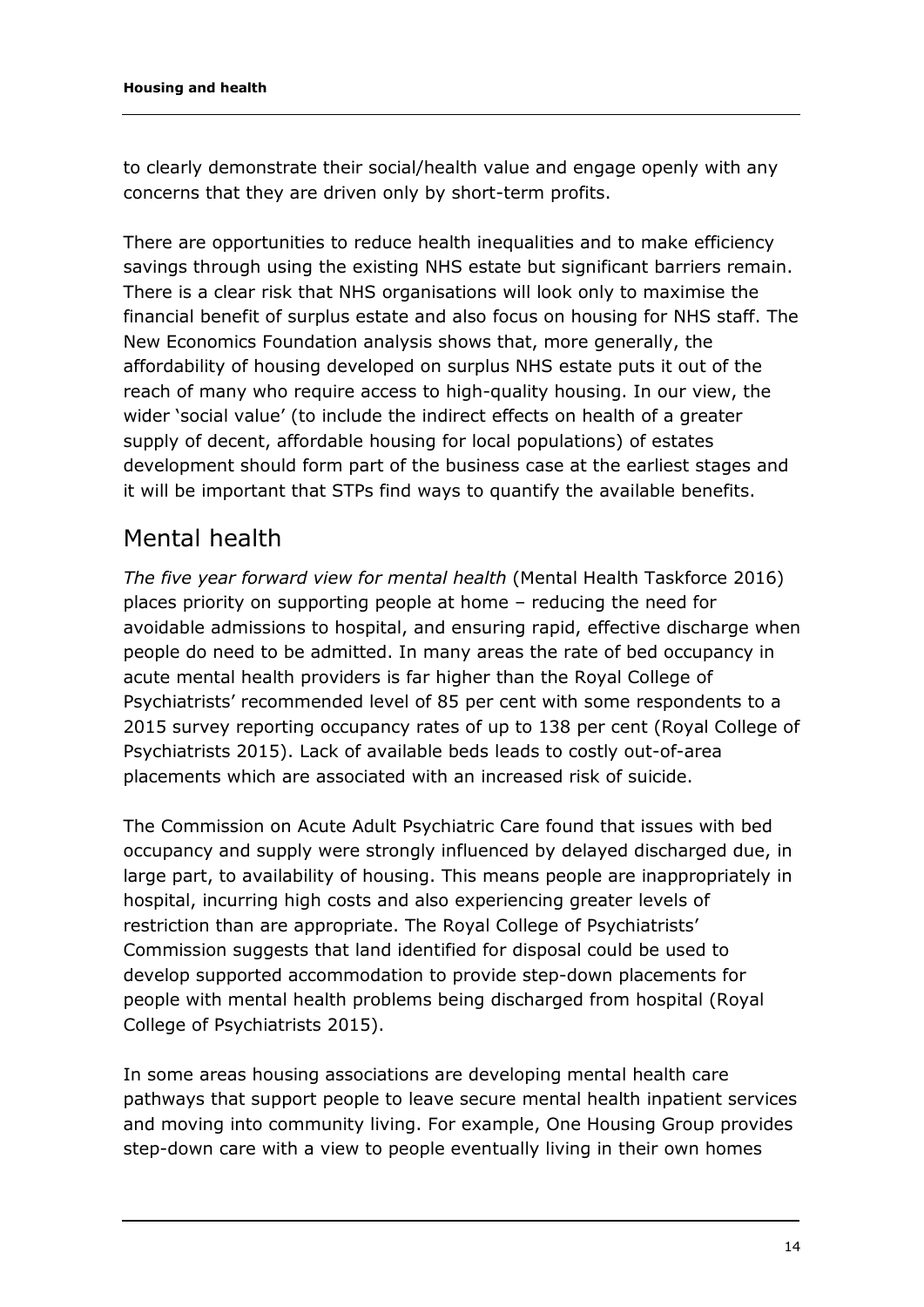with ongoing support at Tile House in King's Cross, which provides 15 highquality self-contained supported housing units for people with complex mental health needs. This model saved the NHS £443,964 per year (Crocker 2014).

STPs need to consider the important role that housing can play in transforming and modernising mental health services to promote further independence and quality of life, and ensure equal priority given to this group as physical health (parity of esteem).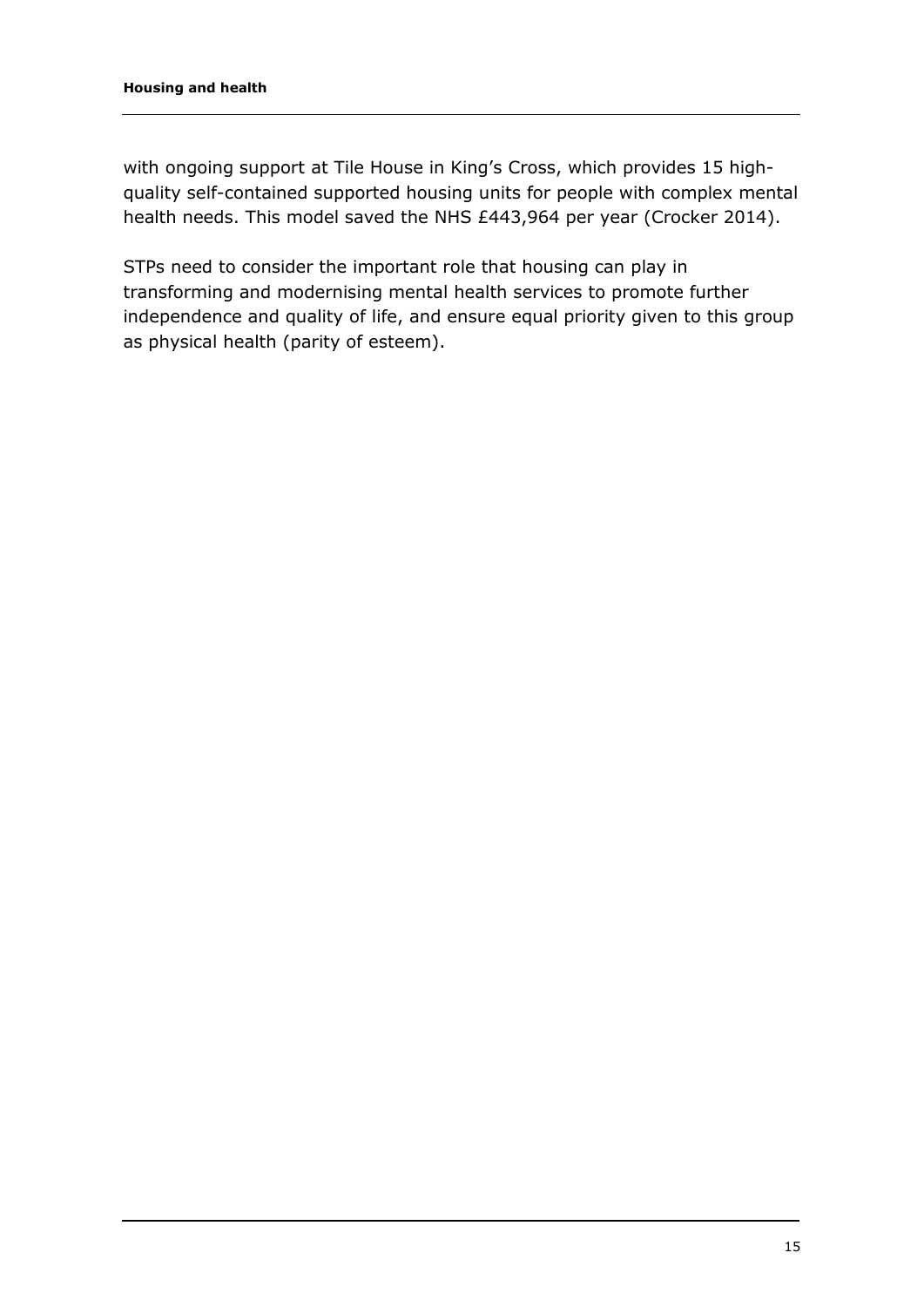# <span id="page-15-0"></span>4 The broader need to focus across the lifecourse

Focusing on the three areas above would be a good start for STPs in engaging with housing, partly because they are of direct current policy concern. But this should not be where STPs stop. Good housing supports health across the lifecourse, from childhood through working life and in to older age. We set out examples below, using key stages of the life-course, of issues that STPs and ICSs should consider as they mature further into population health systems.

### <span id="page-15-1"></span>Early years and children

Housing is particularly important in ensuring a healthy start in life and is a key factor in the generation of health inequalities. Children are particularly affected by living in poor-quality housing and unintentional injuries in the home are a leading cause of morbidity and mortality.

Children are more likely to live in overcrowded housing than working-age adults and pensioners (Department for Communities and Local Government 2015). This relates particularly to children living in low income families. Evidence suggests that children living in cold, overcrowded or unsafe housing are more likely to be bullied, to not see friends, to have a longstanding health problem, disability or infirmity and be below average in key academic areas as a direct consequence of living in poor-quality housing (NatCen Social Research 2013, Figure 5). Children living in cold homes are twice as likely to develop respiratory problems as those in warm homes and there are clear effects of fuel poverty on the mental health of adolescents (Marmot Review Team 2011).

Poor-quality and overcrowded housing is associated with increased prevalence of injuries in children (RoSPA undated a) but all children are at higher risk of unintended injury in the home than adults. More than two million children under the age of 15 are taken to accident and emergency units every year following an accident in or around the home at a cost to the NHS of approximately £146 million a year (Audit Commission and Healthcare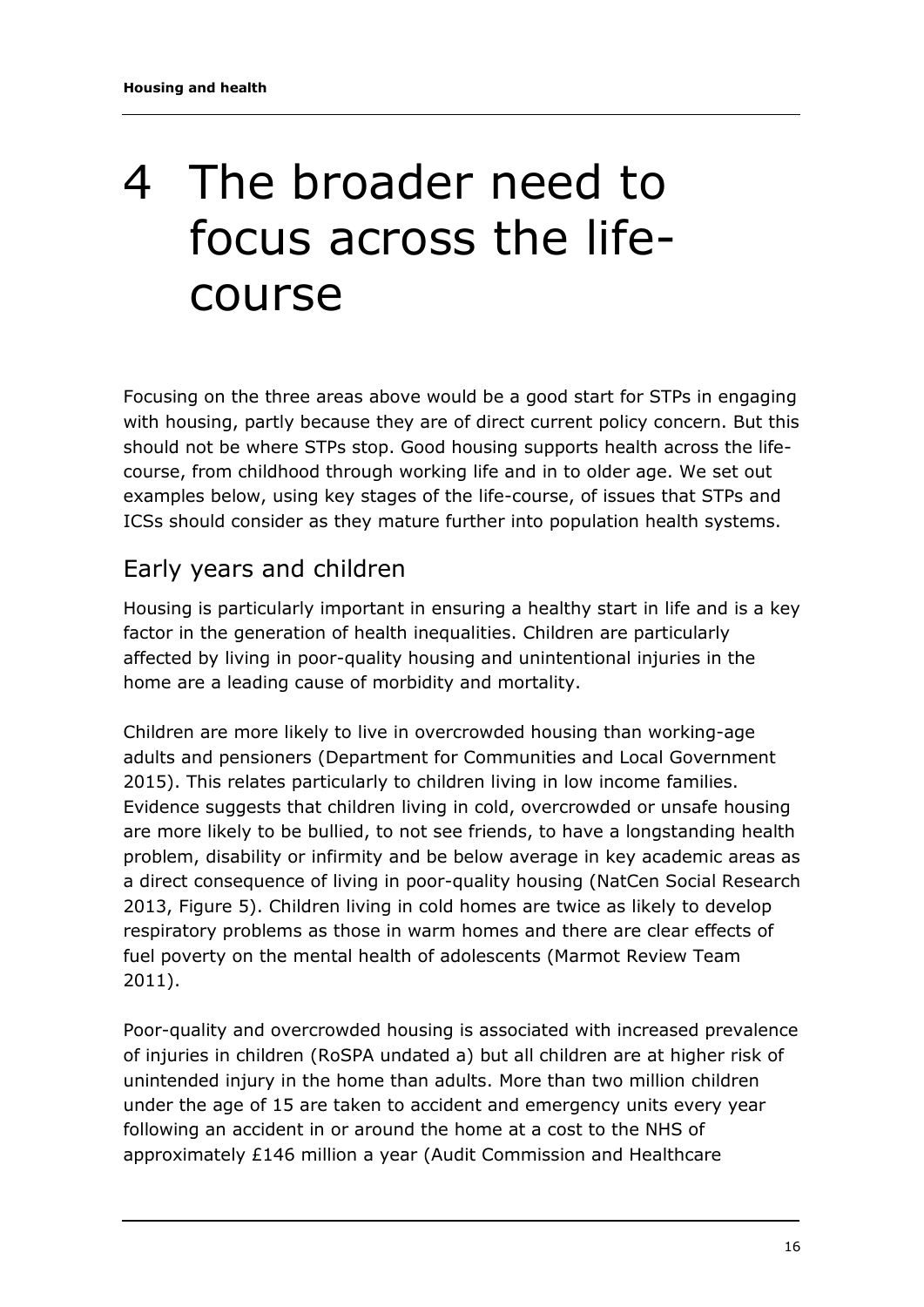Commission 2007, cited in National Institute for Health and Care Excellence 2010). Surviving severe injuries can lead to significant pain and have a negative impact on the social and psychological wellbeing of children (National Institute for Health and Care Excellence 2010, chapter 2).

The number of children living in temporary accommodation has increased by 73 per cent since 2010 to 120,170 (National Audit Office 2017a) with severe consequences for their health. The number of families with children placed in bed-and-breakfast type accommodation increased from 740 in 2010 to 2,660 in 2017. This is in spite of a commitment in 2002 that no family with children would have to live in a B&B except in an emergency and for no longer than six weeks (House of Commons Library 2018).

Homelessness and temporary accommodation during pregnancy are associated with an increased risk of preterm birth, low birth weight, poor mental health in infants and children, and developmental delay (Stein and Gelberg 2000; Richards *et al* 2011, cited in NSPCC undated).

While STPs will not be able to affect many of these issues in the short term, they are in a position to build local momentum for longer-term action. In particular, there is a major opportunity for STPs and their constituent partners to scale up and prevent unintentional domestic injuries, help avoid respiratory conditions in children and young people, ensure health services target homeless families in temporary accommodation.

### <span id="page-16-0"></span>Working-age adults

Housing affects the health of working-age people, including through the affordability of local housing, rising rates of homelessness, the quality and availability of supported housing locally and unintended injuries in the home.

The availability of affordable housing, ie, housing that costs no more than a set proportion of a household's income (Shelter puts this at 35 per cent (Shelter 2015)) has a huge impact on the health and wellbeing people of working age. There is also a well-documented impact of bad housing on health and wellbeing: prevalence of asthma is associated with air quality and dampness, while overcrowding and cold have been shown to be associated with physical illnesses including heart disease and hypothermia (Wright *et al* 2004, cited in NatCen Social Research 2013). Overcrowding increases rates of infectious diseases and is linked with poor mental health.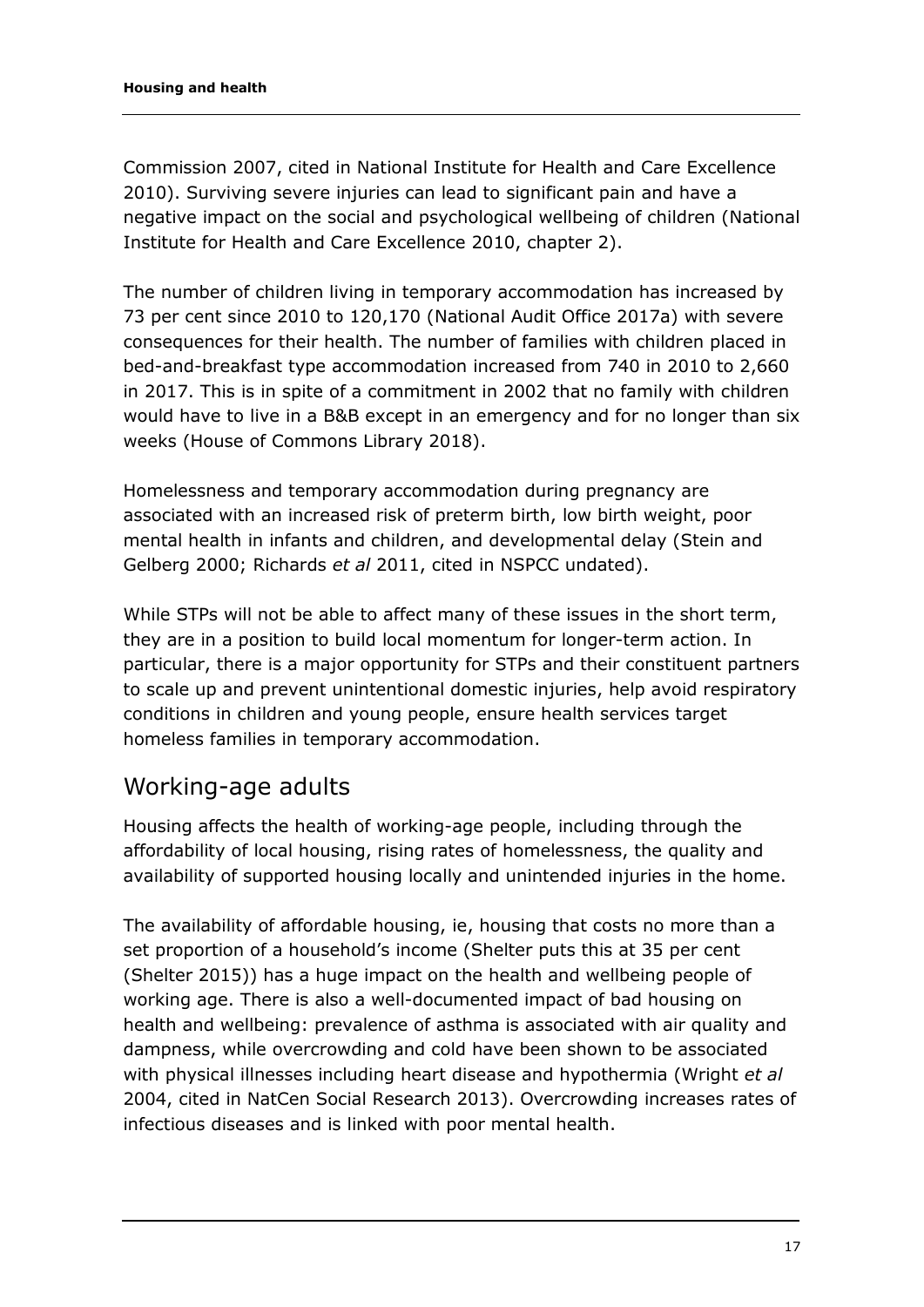NHS costs could be reduced by £2 billion per year if poor-quality homes with health hazards (such as cold, damp and falls hazards) were brought up to standard (BRE 2015). Poor-quality housing is a widespread problem, in 2014 one in five homes in England were classified as 'non-decent' (Department for Communities and Local Government 2015). Generally, the quality of housing in housing association homes is higher, they are more energy efficient and in a better state of repair than other rented housing (Buck *et al* 2016), but supply is limited.

Around 30 per cent of households in supported housing are led by a working age adult (the remaining 70 per cent comprise older people) (Communities and Local Government Select Committee 2017). Supported housing provides care and support services alongside general housing management and is intended to enable people to live safely and healthily in their communities. The key working-age client groups are people with physical or learning disabilities (around 9 per cent of all units); individuals and families at risk of homelessness (9 per cent); people with mental health problems (5 per cent); and women and children at risk of domestic abuse (Communities and Local Government Select Committee 2017). A 2010 study estimated that supported housing for these groups saves around £1,000 per person per year in public funding (Frontier Economics 2010) and a study of a care and support scheme in Bradford found that caring appropriately for just six people had saved more than £280,000 most of which would have been spent on lengthy hospital stays (National Housing Federation 2015).

The health impact of homelessness can be extremely high: the average age of a homeless person at death is 47 years (Crisis 2011). The numbers of homeless people are relatively small but are increasing at a significant rate: since 2011 the number of rough sleepers in England has increased by 134 per cent and the number of homeless households in temporary accommodation has increased from 49,000 in 2011 to 77,000 in 2017 (Public Accounts Committee 2017). Homelessness has a direct impact on NHS costs and activity. A Department of Health study found that homeless people were 3.2 times more likely to be an inpatient admission than the general population, with costs on average 1.5 times higher (Department of Health 2010). This implies a cost of £64 million per year over and above the costs for the same number of the general population. Inpatient admissions and visits to accident and emergency departments represent a fraction of the total costs to the health service (Department of Health 2010). In two case studies outlined in a government review the costs of drug and detox treatment and mental health support were reduced from £16,000 to £27,000 and from £32,000 to £3,000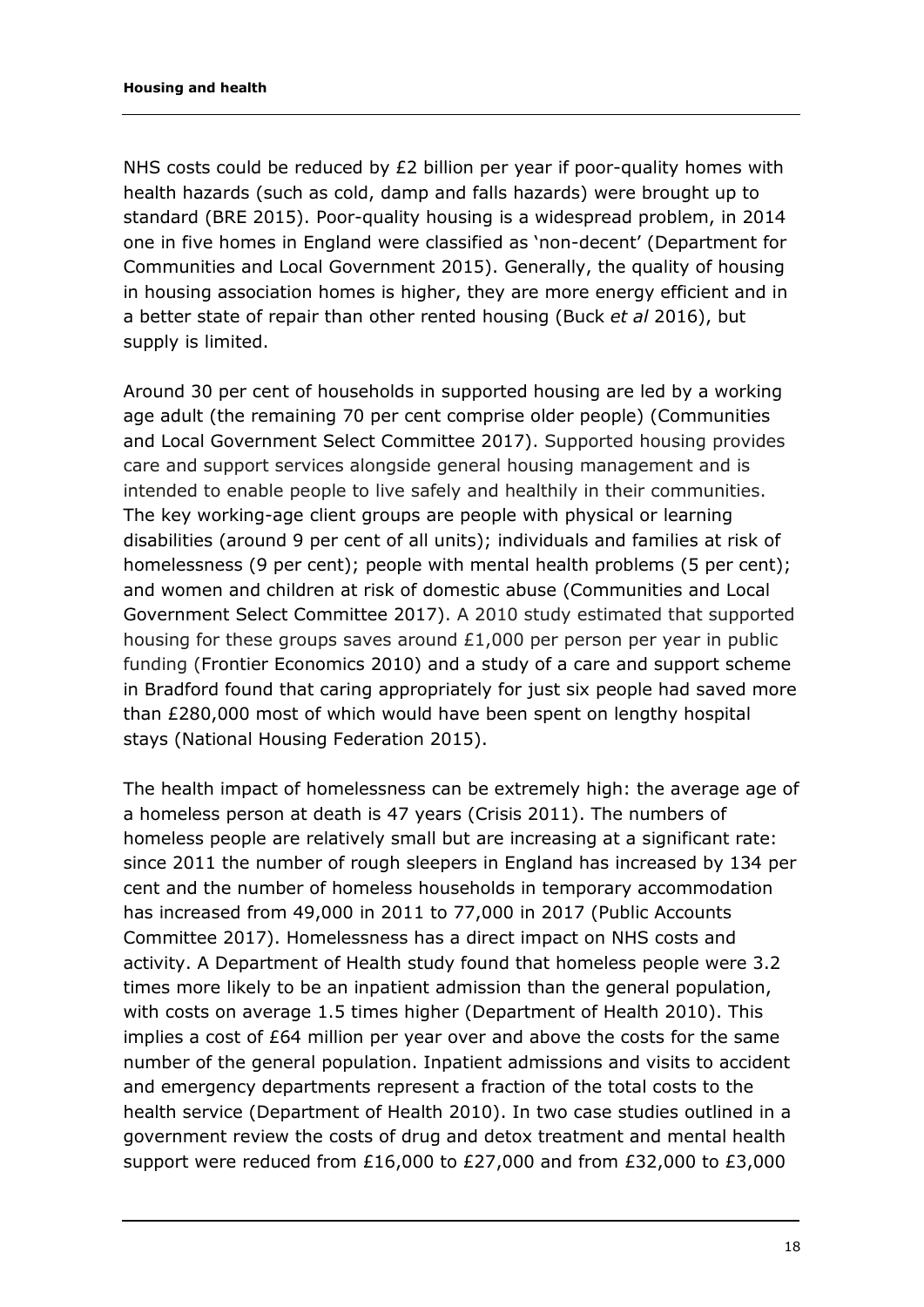when those individuals were moved into accommodation with co-ordinated support (*Making every adult matter* report, cited in [Ministry of Housing,](https://www.gov.uk/government/organisations/ministry-of-housing-communities-and-local-government)  Communities and [Local Government](https://www.gov.uk/government/organisations/ministry-of-housing-communities-and-local-government) 2012).

Finally, accidents in the home are a health risk for adults as well as children. Around 2.7 million people are treated in hospital for injuries following accidents in the home at an average cost of around £2,700 per person and around 4,000 die following home accidents (RoSPA undated b).

There is a range of initiatives that STPs can support to improve housing and health of people of working age, including working with the voluntary sector. Examples from around the country include the following.

- The Healthy Homes programme in Knowsley targeted areas of poor-quality housing, knocking on 32,000 doors over two years and referring residents via a tablet to 17 different agencies, including income maximisation and employment advice and energy efficiency services (Gowland 2015).
- A pilot study of The Housing First Feasibility Study in Liverpool which uses private rented or social rented flats to house formerly homeless people with high needs in their own, settled homes demonstrated a 15 per cent drop in reports about very bad physical health, a 34 per cent drop in reports of bad or very bad mental health and a 50 per cent increase in contact with family since becoming a tenant (Blood *et al* 2017).
- In the biggest initiative of its type outside London, the newly established Greater Manchester Homes Partnership is offering rough sleepers accommodation with a wide range of support to help them access health, training and employment services and to sustain their tenancies (Greater Manchester Combined Authority 2017).
- Bournemouth Churches Housing Association has seconded staff into hospitals to support homeless people on their discharge from hospital. Based on 2015 figures estimated savings to the NHS were £55,200 per year (National Housing Federation 2017).

### <span id="page-18-0"></span>Older age

85 per cent of people aged over 85 live at home (Laing and Buisson 2017) while 29 per cent of people aged 85 and older live in substandard housing (Department for Communities and Local Government 2016).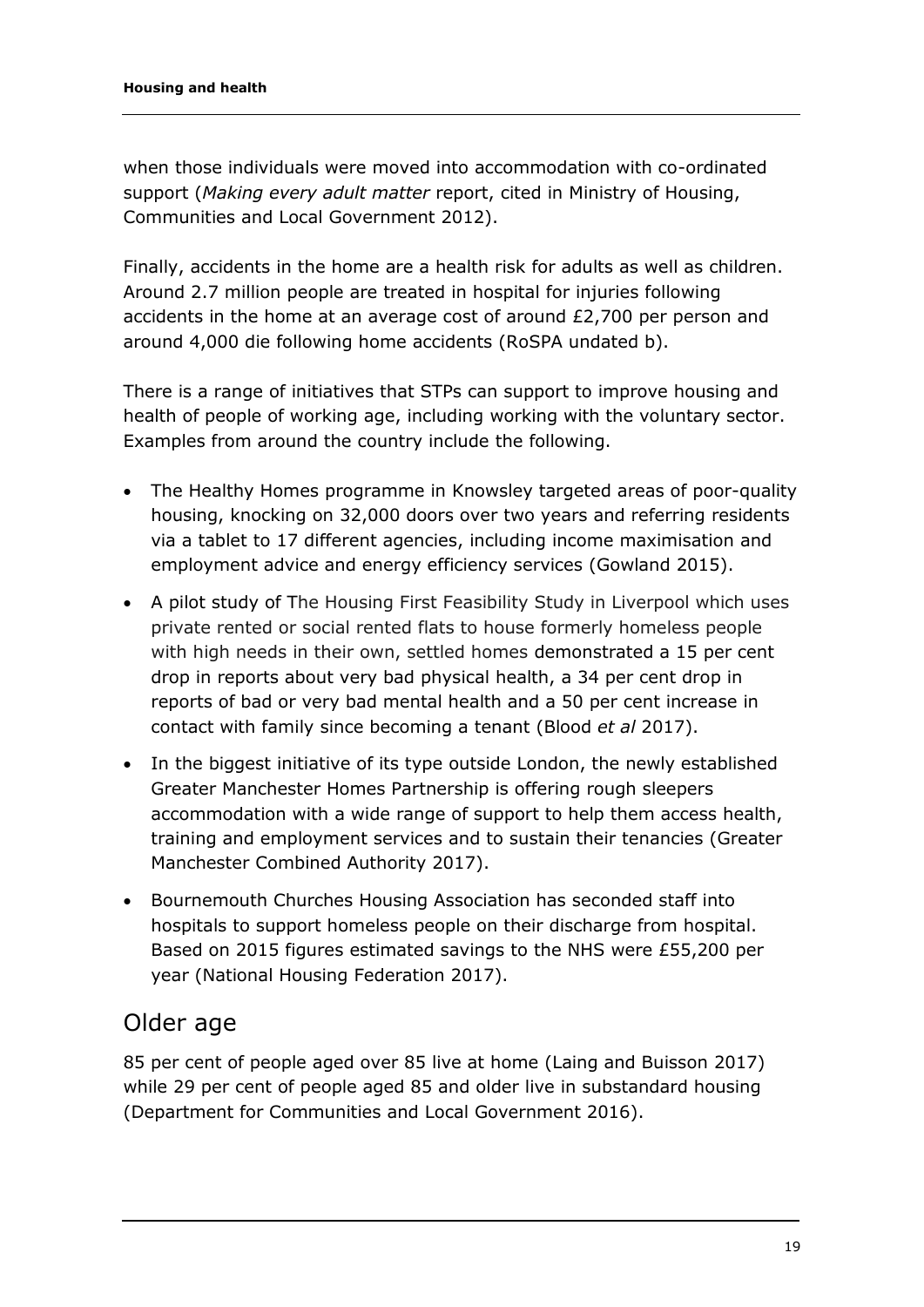Older people are particularly vulnerable to accidents in the home and the impact of these can be most severe in this group. Falls are estimated to cost the NHS more than £2.3 billion per year (National Institute of Health and Care Excellence 2013) and bring with them a loss of independence, pain, injury and mortality – falls are the most common cause of deaths related to injury in people over the age of 75 (NHS Choices 2015).

Older people are particularly prone to hypothermia, which is the main contributing factor in cause of death for more than 400 people in the over-65 age group each year [\(RoSPA undated b\).](https://www.rospa.com/home-safety/advice/older-people/)

Keeping older patients (those aged 65 and above) who no longer need acute care in hospital rather than discharging them home is estimated to cost the NHS in England £820 million annually (National Audit Office 2016). The main drivers for this increase are the number of days spent waiting for a package of home care or for a nursing home placement (National Audit Office 2016). This is why we highlight timely discharge as one of the areas where STPs can make most progress in the short term in Section 2.

Developing relationships locally and tailoring arrangements for each local area are key to improving care for older people. STPs can help to do this by promoting co-ordinated care across organisational boundaries including developing provision and partnerships that avoid acute admissions for older people as far as is possible. There are solutions to these issues that STPs could look to. Examples include the following.

- An impact assessment of two housing-led programmes run by Birmingham City Council, Decent Homes and Supporting People, found that for a total outlay of £12 million the council achieved £24 million savings a year. Improvements relating to cold homes and to reducing falls among older people were the initiatives that brought the quickest returns (Buck and Gregory 2013).
- Birmingham and Solihull STP recognises extra care housing for older people as part of their transformation plan, as does the plan produced by Cornwall and the Isles of Scilly (Housing LIN 2017).
- Extra care housing, which provides support for frail older people on site, has been found to lead to improved outcomes and to financial savings to both the NHS and to social care. For example, an academic evaluation of one extra care housing scheme found 19 per cent of residents deemed to be 'pre-frail' at baseline were classed as 'resilient' 18 months later; a 14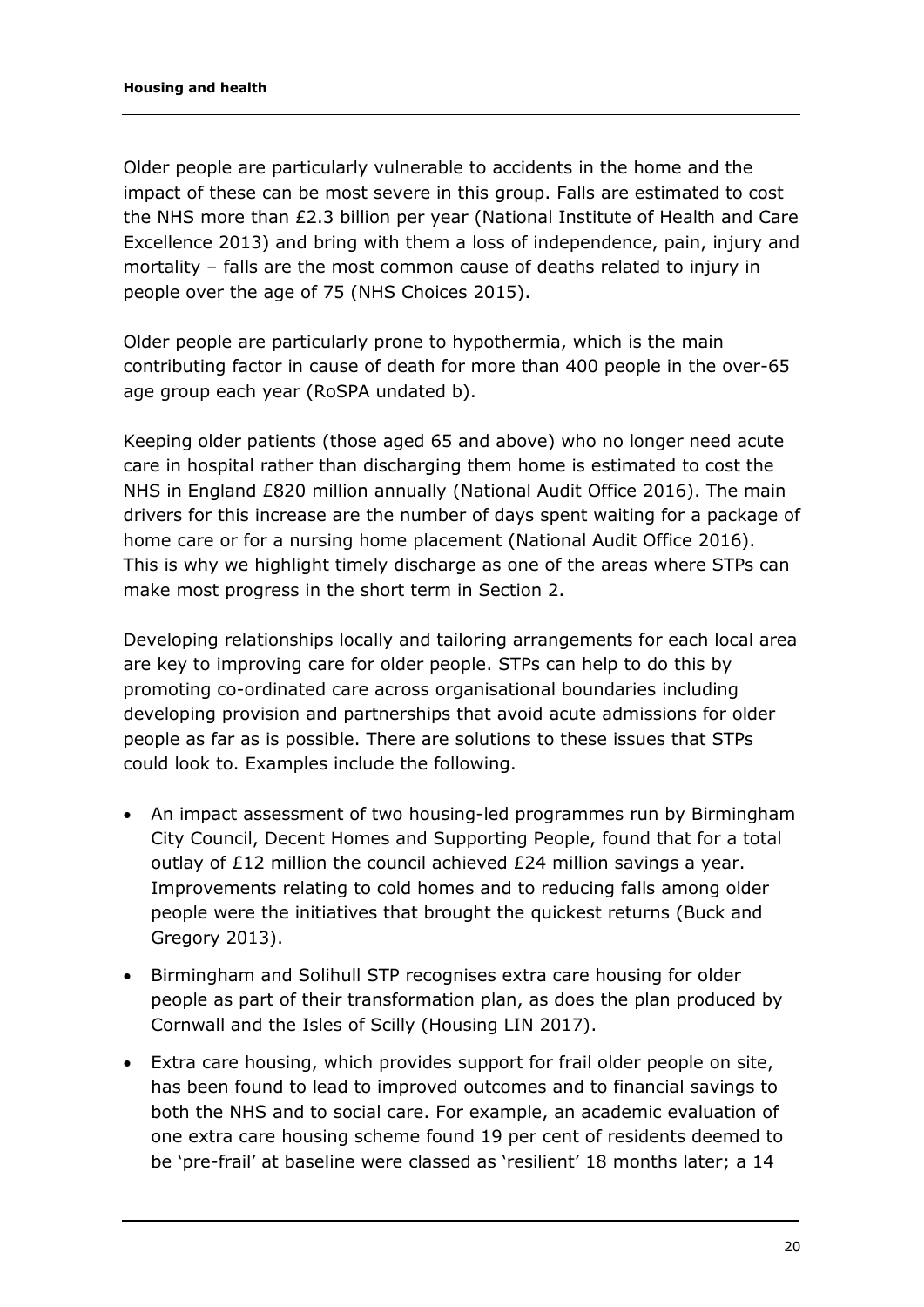per cent reduction in depression over 18 months; and a reduction of 38 per cent in NHS costs over 12 months (Holland *et al* 2016).

- Finally, for the 15 per cent of the over 85s living in care homes, enhanced care, for example the provision of primary care services on site and multidisciplinary team support, can achieve reductions in hospital admissions. NHS England provides guidance on enhanced health in care homes targets for both NHS and local authority commissioners as well as providers, care homes and people in homes and their families (NHS England 2016).
- For more examples and case studies see the resource from the Chartered Institute of Environmental Health (Chartered Institute of Environmental Health undated).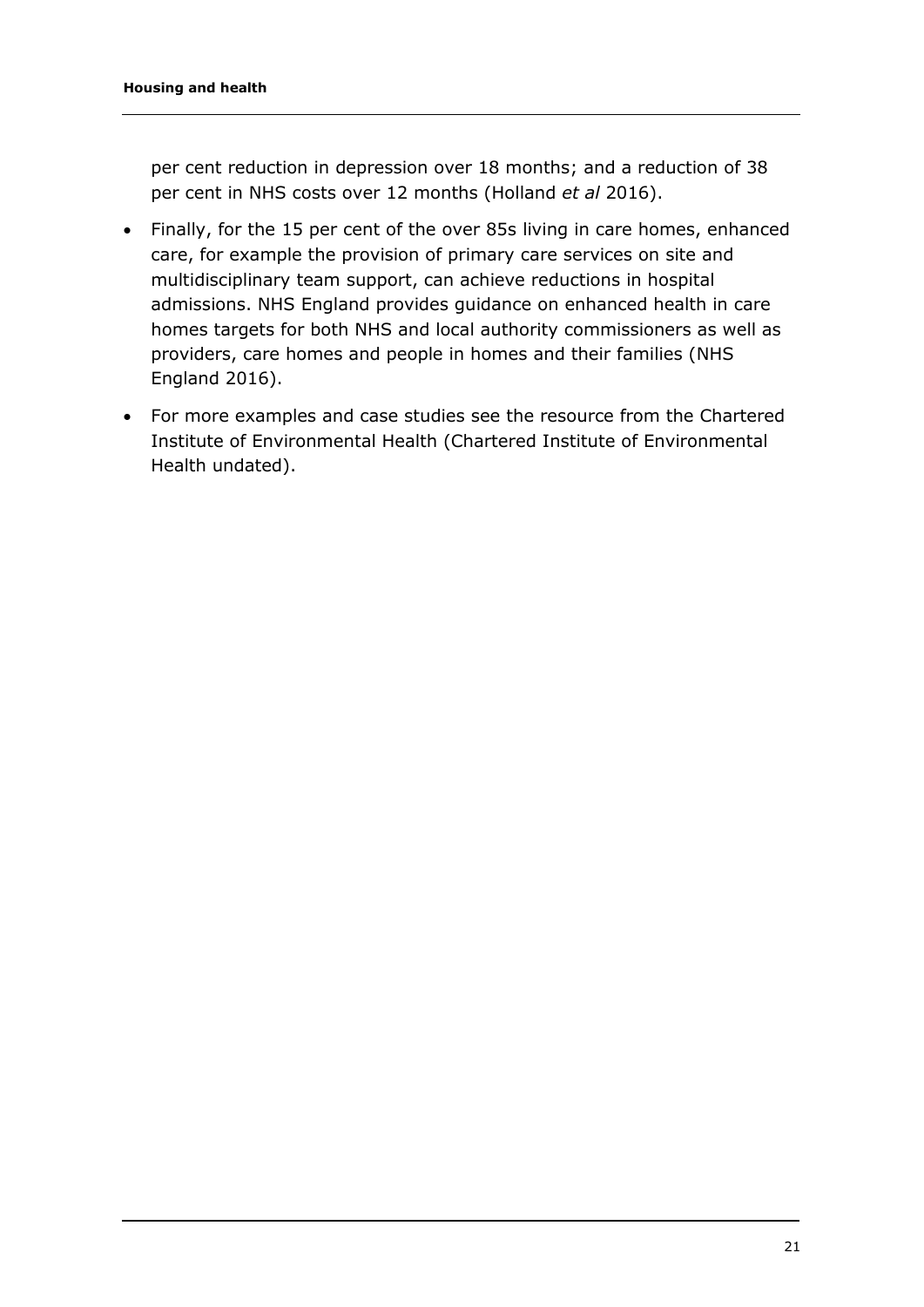# <span id="page-21-0"></span>5 Overcoming barriers and opportunities in both the short term and long term

Our prime finding from the review work above is obvious but needs repeating: health and housing colleagues need to recognise the value that each brings to each other in the short, and especially long, term. Our belief is that housing is one of the core local services that STPs and ICSs need to engage with at a strategic level as they develop population health systems.

Just as in all partnerships across sectors, successful STPs involving health and housing require trust, mutual understanding and investment of time and effort. At the very time when health and housing need most to come together, they can find it harder to do so when resources across sectors are under pressure. STPs are the key local opportunity to make the best of those resources together, and to work jointly to the ultimate benefits of the health of local populations. The answers must be local, but the centre can help, in making it easier for local health and housing partners to find these answers and take the opportunities outlined in this paper.

We set out below what those things are, and recommendations to help. These are summarised in Table 1.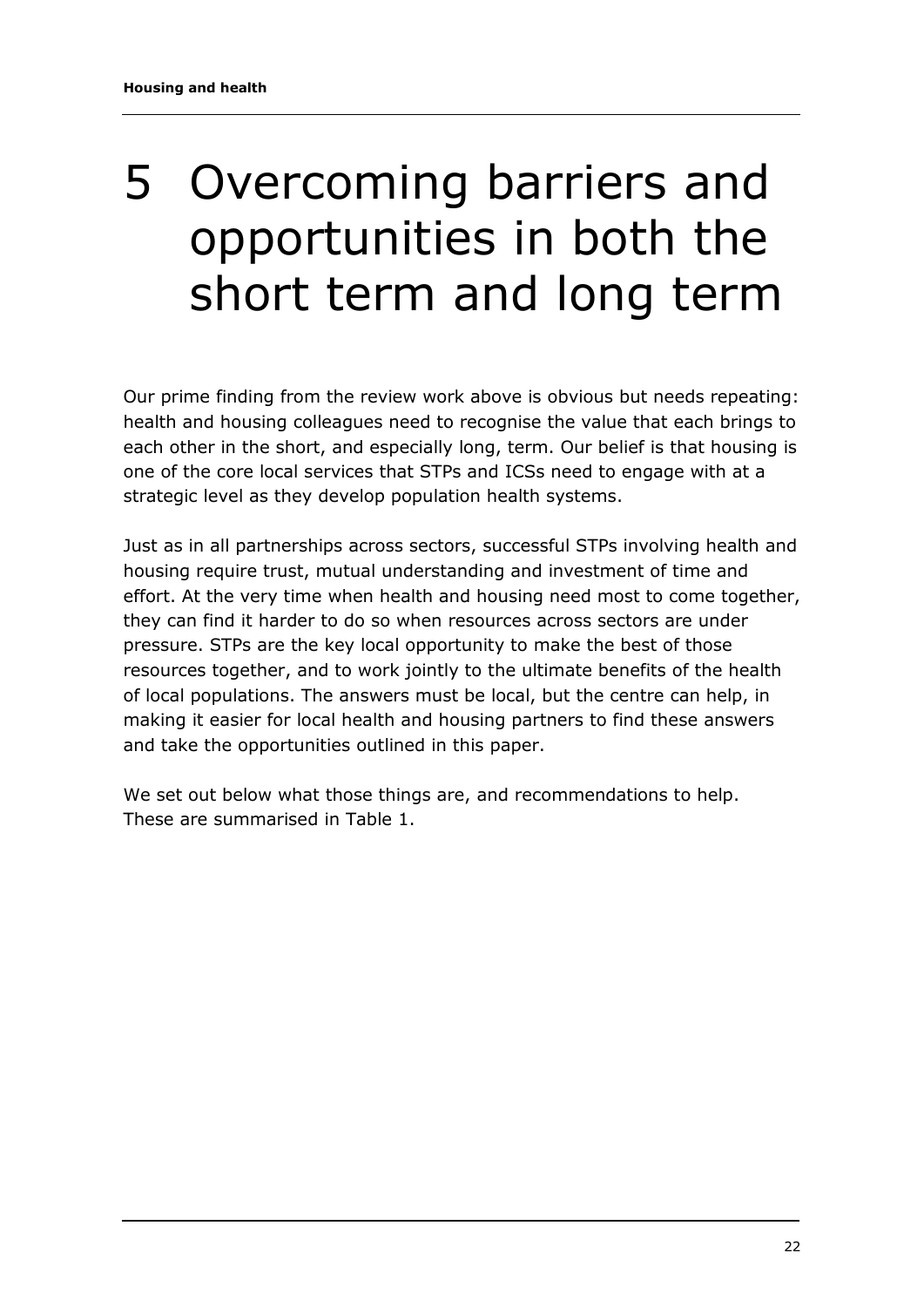Table 1: Strengthening housing's place in STPs and emerging integrated care systems: recommendations

|               | National                                                                                                                                                                                                | Local                                                                                                                                                                                                                    |
|---------------|---------------------------------------------------------------------------------------------------------------------------------------------------------------------------------------------------------|--------------------------------------------------------------------------------------------------------------------------------------------------------------------------------------------------------------------------|
| Short<br>term | NHS England should<br>$\bullet$<br>support sharing of practice<br>from the centre,<br>developing - but mainly<br>sharing $-$ existing material<br>on housing and health in a<br>way that STPs will find | STP workstreams should<br>$\bullet$<br>designate a lead on housing<br>whose role is to co-ordinate and<br>share knowledge on housing and<br>health from within the STP<br>footprint and beyond.                          |
|               | helpful. This may be<br>through a 'Health and<br>Housing Alliance'.                                                                                                                                     | STPs should implement the new<br>$\bullet$<br>memorandum of understanding<br>on improving health and care<br>through the home (Public Health<br>England 2018) and assess                                                 |
|               | Within existing spending<br>plans, NHS England and<br>NHS Improvement should                                                                                                                            | themselves against its indicators<br>for success.                                                                                                                                                                        |
|               | tie the release of STP<br>funds (especially capital)<br>to the realisation of local<br>NHS estate surpluses, to<br>include both financial and<br>social value (eg, meeting<br>housing need).            | The National Housing Federation,<br>$\bullet$<br>working with other housing<br>agencies and NHS England,<br>should develop a register of<br>standardised high-quality spare<br>housing capacity to support<br>discharge. |
| Long<br>term  | In order to stimulate<br>transformation, and<br>housing's place within it,<br>NHS and STP financial                                                                                                     | STPs should apply the learning<br>$\bullet$<br>from NHS England's Healthy New<br>Towns programme.                                                                                                                        |
|               | systems need to be more<br>closely aligned with<br>prevention. This includes<br>developing capitation-<br>based budgets.                                                                                | As STPs develop further into<br>$\bullet$<br>population health systems, it is<br>essential that they work with<br>other partners including housing<br>to deliver improvement at macro<br>and micro levels.               |

#### <span id="page-22-0"></span>The short-term – seizing opportunities presented by STPs and ICSs

In the short term, STPs involving the housing sector may help to address sustainability problems in the NHS and social care.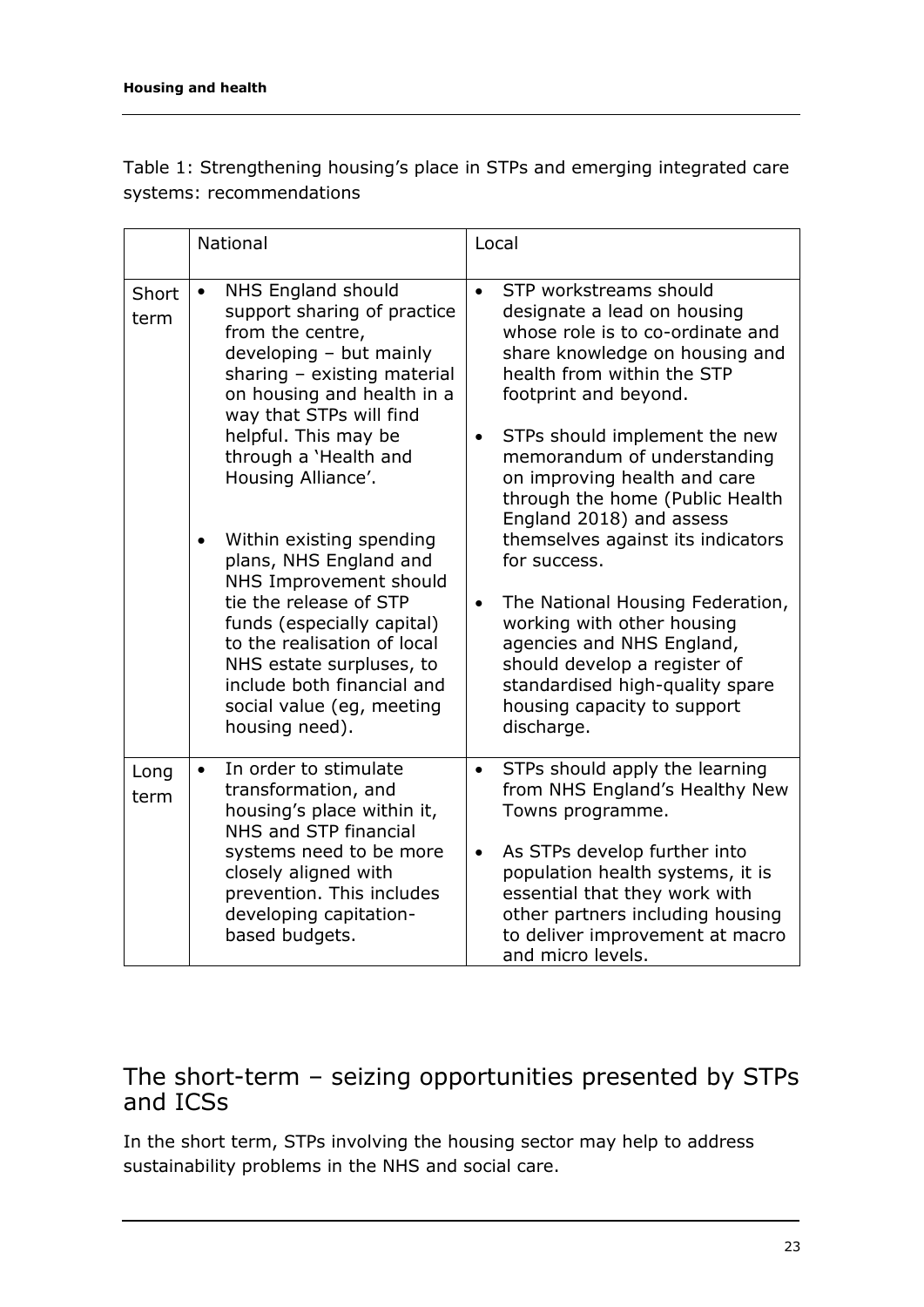While there is a need to invest time in understanding the potential opportunities, the housing sector can help with the pressures facing health and social care services and can help them deliver their short-term goals, while building on this for longer-term transformation.

#### *Better co-ordination between the local health system and local housing sector (local)*

Although in some areas local authority and other housing providers are large organisations, in many areas the number of small housing organisations, and the wide variety in their 'offer', is a big barrier to NHS engagement from commissioners, providers and STP leads. Beyond supporting their existing residents, national housing leaders could develop a series of 'standard offers' in the form of a menu and local register for different client groups that would form a default basis for housing associations and other providers to work from when providing step down options to hospitals.

The voluntary and community sector faces similar problems when seeking to work with STPs; there is clear value to health in a better and stronger connection, but that is hard to achieve (New Philanthropy Capital 2018). Some of the mechanisms that attempt to help with that, for example an organisation similar to the Health and Wellbeing Alliance (NHS England undated b), which was set up and funded jointly by the Department of Health and Social Care, Public Health England and NHS England, would be worth exploring around housing and health.

**Recommendation:** The National Housing Federation, working with other housing agencies and NHS England, should develop a register and menu of standardised high-quality spare capacity to support discharge (local).

**Recommendation:** Health and housing sector system leaders should explore whether a 'Housing and Health Alliance' model may be appropriate to strengthen policy and practice links between them to support stronger local working.

#### *Putting into practice what is already known (national and local)*

There is lots of innovative practice going on, some of which is mentioned above. Housing organisations provide care and support in partnership with the NHS and social care. Housing is much more than a roof and a bed. Support for people with mental health needs, for people involved in substance misuse, to maintain older people's independence and for people with health behaviour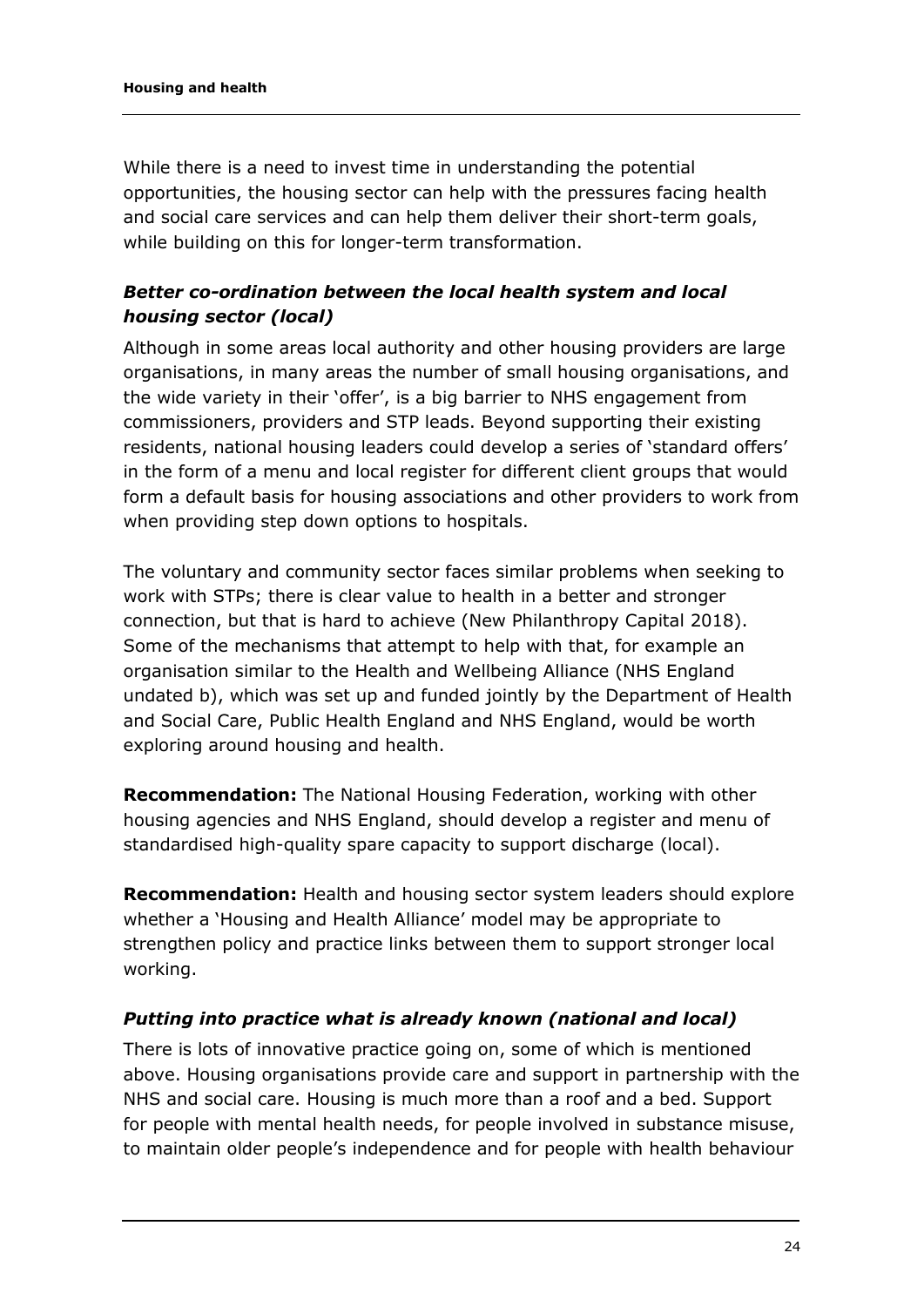change needs are all good examples of the benefits housing services can offer. There is also great work being done by housing organisations to help with lesser-known but highly complex mental and physical health issues, such as hoarding, and of mental skills training for young people at risk of homelessness.

Examples of where this work comes together well include the following.

- New resources to improve health through the home, www.gov.uk/government/news/new-resources-to-improve-health-throughthe-home
- NHS England commissioning guide, www.england.nhs.uk/commissioning/health-housing/
- National Housing Federation website, www.housing.org.uk/
- Housing, NHS Alliance, www.nhsalliance.org/housing-for-health/
- Housing LIN website, www.housinglin.org.uk/
- Pathway Healthcare for Homeless People website, www.pathway.org.uk/faculty/
- 'Housing', The King's Fund website, [www.kingsfund.org.uk/topics/housing](http://www.kingsfund.org.uk/topics/housing)
- *Improving health and care through the home: a national memorandum of understanding* (Public Health England 2018).

Some of this work is captured and shared, but it is not easy for STP leads to see it, share it and act on it. One reason for that is it is collated in different places as above, each useful in its own way, but hard to access to someone with little time.

What matters is also how this evidence translates locally, and who those involved in STP workstreams speak to locally in the housing sector. That knowledge will be in STP footprints somewhere, in providers that work with the housing sector, in commissioners with expertise, providers that work closely with the housing sector, or in health and wellbeing boards, many of which have housing as a focus.

**Recommendation:** STP workstreams should designate a lead on housing whose role is to co-ordinate and share knowledge on housing and health from within the footprint and from beyond (local).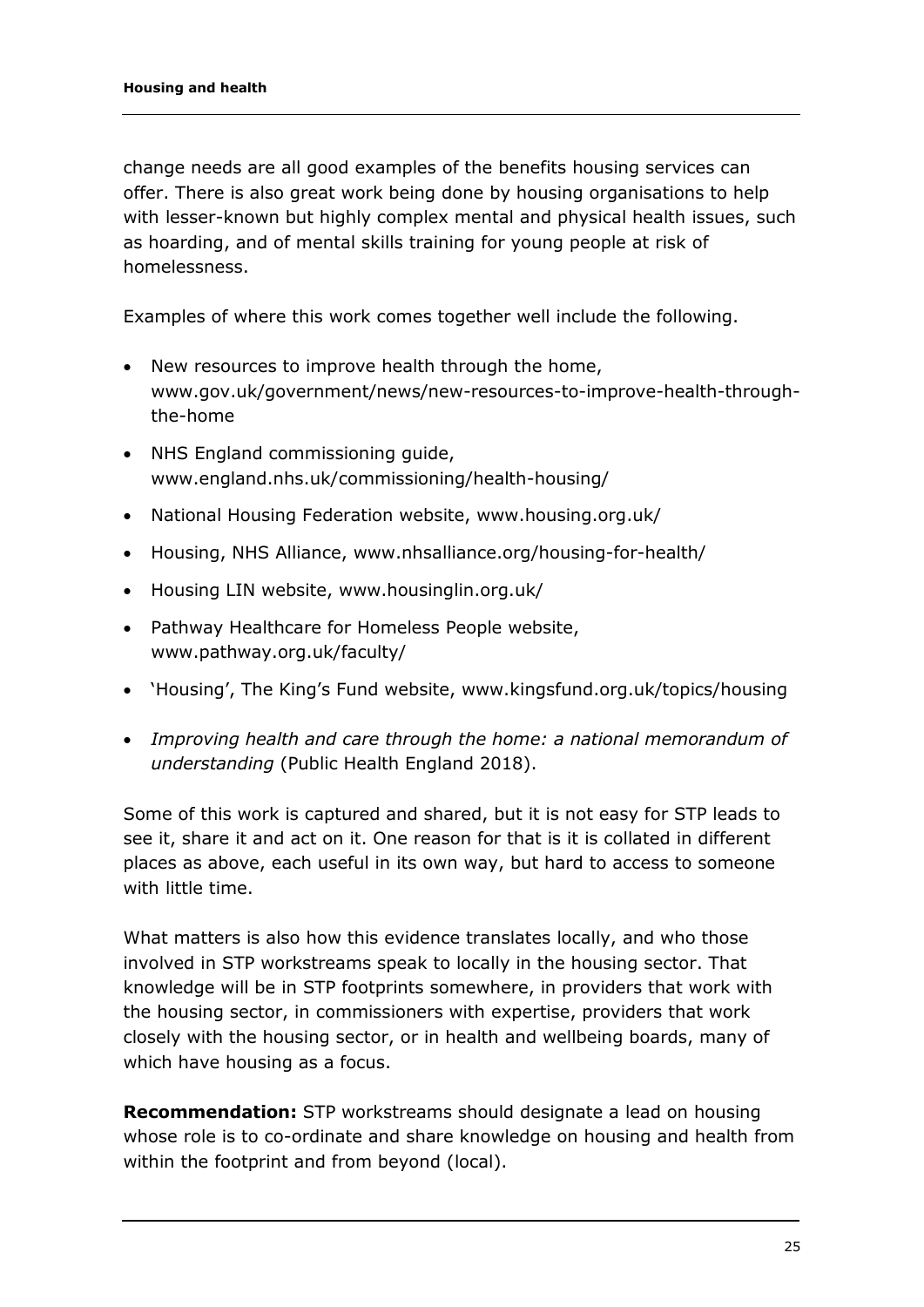**Recommendation:** NHS England should support this approach by developing – but mainly by sharing – existing material on housing and health in a way that STPs will find helpful. This may be through a Health and Housing Alliance (national).

**Recommendation:** To support the above, STPs should implement the new national memorandum on improving health and care through the home (Public Health England 2018) which is directly relevant to STPs and assess themselves against its indicators of success (local).

#### *Business cases and the release of NHS estate for financial and social value*

To develop their plans and partnerships further, STPs will require funding (especially capital) to transform the NHS estate and move towards more community-orientated services. NHS England and NHS Improvement will decide on the basis of STP's business plans which areas will be prioritised for support.

This gives the centre a strong lever over STPs: the 2018-19 planning guidance (NHS England 2018) stated that the approval of additional STP capital will be contingent on the STP having 'a compelling estates and capital plan… Further information on the next steps regarding STP capital will be communicated separately.'

This is an opportunity for the centre to send STPs a strong signal that additional capital will be dependent on the appropriate use and disposal of surplus NHS estate and that important criteria should be that local systems need to contribute to the value of national capital by that the value is linked to the wider social value associated with housing to the local economy and population. For example, STPs that prioritise housing (and in particular social and affordable housing) as part of their contribution to capital funding should be rewarded and recognised in the assurance framework for STP capital decisions.

**Recommendation:** As STPs approach the centre for support for transformation, NHS England and NHS Improvement should tie the release of funds (especially capital) to the realisation of local NHS estates surpluses, to include both financial and social value (eg, to meeting housing need).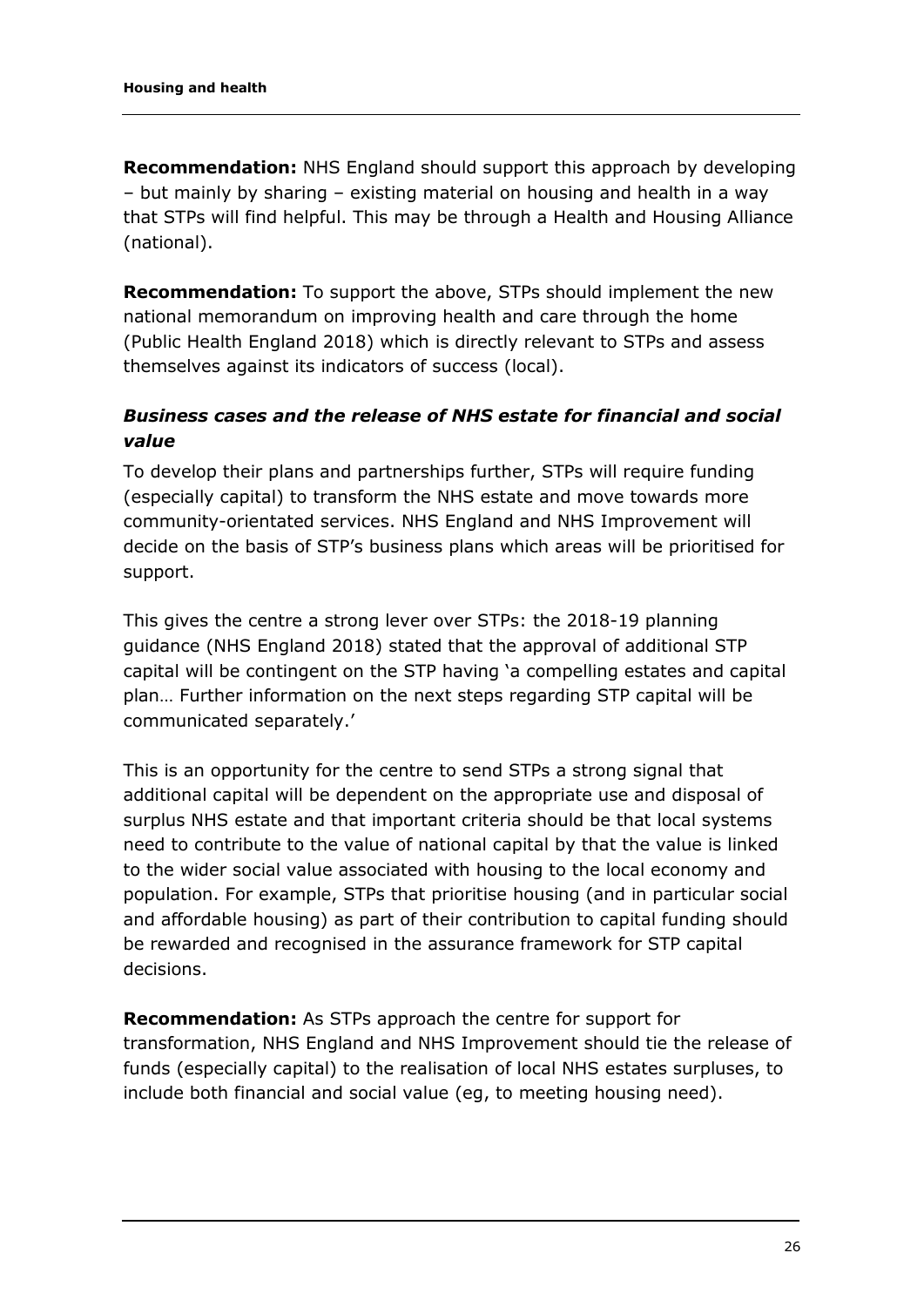### <span id="page-26-0"></span>The longer term – towards transformation

The real gains from closer working between the health and housing sectors will be in the longer term and will contribute to transformation. This will require system and policy changes, as well as efforts by STPs and housing partners. Some of these can be 'built in' to the existing changes required to move towards the realisation of STPs, ICSs and a stronger focus on prevention and population health, as suggested in our recommendations.

#### *Better payment systems and aligned financial incentives (national)*

The NHS's payment systems, in the acute sector widely based on Payment by Results (PbR), reward the NHS for treating patients when they are in need of care, as opposed to supporting the improvement of health and wellbeing. While housing providers may benefit from PbR in the longer term, a move towards capitation-based payments for health care providers, which are more aligned with STPs and integrated care, would give local systems an incentive to transform care, and to work more closely with housing and other partners to maintain and support health and wellbeing in the community.

The National Audit Office's report reinforces this, but also points out the inconsistency in approach between NHS England and NHS Improvement, '…commissioners have been given conflicting messages on the current payment system, with NHS England giving commissioners a clear steer to explore other payment systems to help manage demand, while NHS Improvement has encouraged trusts to use Payment by Results to maximise their income' (National Audit Office 2018, p 44).

And as the National Audit Office emphasises, 'While developing preventative services was a strong feature of all the plans we examined, most partnerships we visited noted that they had made insufficient progress so far. Their need to make short-term immediate savings meant they were often overlooking investment in preventative services' (National Audit Office 2018, p 45).

NHS Improvement and NHS England have signaled a relaxation of requirements for PbR and some areas are starting to extend use of block contracts in acute care and move towards capitated budgets. There is flexibility and movement in the right direction, but the housing sector needs to be included in the discussion at this early and still emerging phase.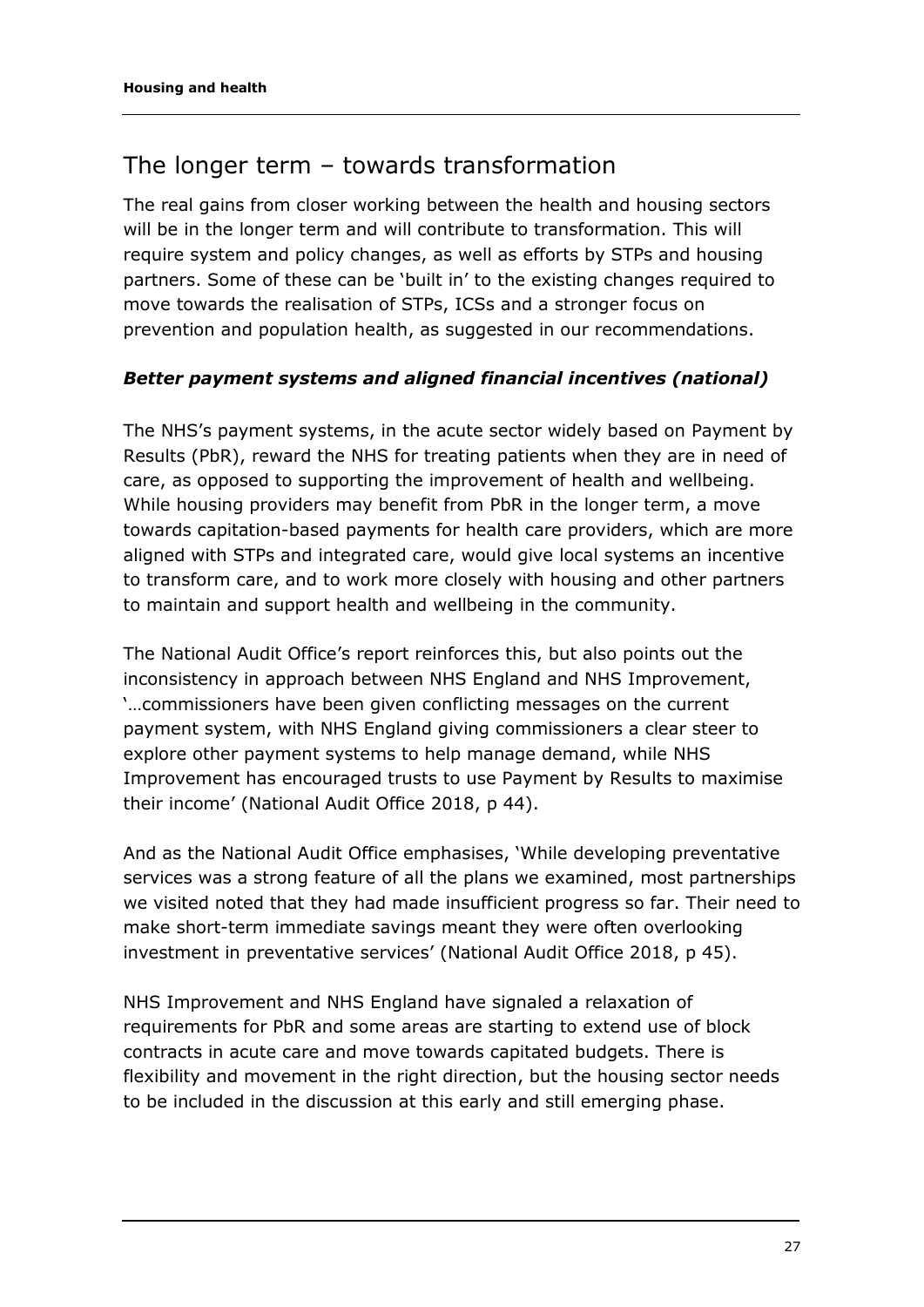**Recommendation:** In order to stimulate transformation, and housing's place within it, NHS and STP financial systems need to be more closely aligned for prevention. This includes developing capitation-based budgets.

#### *Learning the lessons of Healthy New Towns (local)*

The NHS England Healthy New Towns programme is an important innovation, seeking to develop and mainstream best practice in planning places for healthy futures. The focus of the programme is five-fold: integrated care based on multidisciplinary teamworking; services delivered in community settings wherever clinically appropriate; technologically enabled care; placebased partnership-working between health and non-health agencies; and thriving community life promoting health and wellbeing in the population.

The 10 demonstrator sites represent a cross-section of new housing developments in England. Sites have finalised their delivery plans and have been setting up partnerships, involving planning and wider local authorities, housing developers, clinical commissioning groups, and health and care providers. Their objectives are to develop best practice, case studies and guidance to help ensure all new housing developments embed certain principles, promoting health and wellbeing and securing high-quality health and care services.

NHS England has commissioned a package of work summarising and generalising the learning from the Healthy New Towns programme. Given their relevance the lessons from the Healthy New Towns should be part of any STPs future work on housing and health.

**Recommendation:** STPs should apply the learning from NHS England's Healthy New Towns programme.

#### *From integration of the health and care system, to population health systems (local?)*

Integration of health, and with social care is now a widely accepted goal for the health and care system. Initially integration focused within organisations, then between them. STPs continue this journey but go beyond that. To do justice to transformation, STPs need to become, or be leading lights in the development of, population health systems.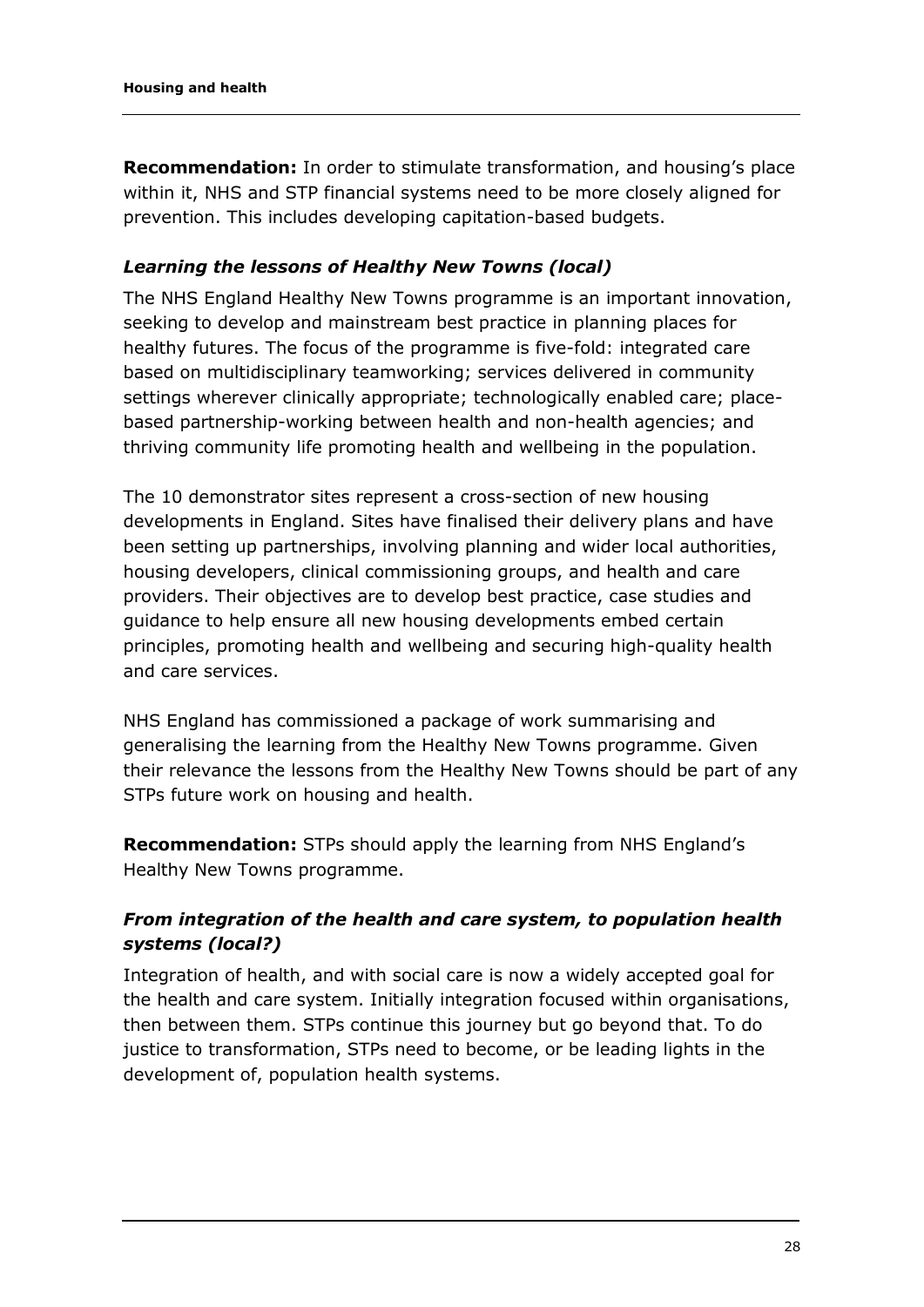The NHS and its partners can look to other countries for inspiration. Learning from population-health systems in a range of countries shows that success comes through operating on both levels below (Alderwick *et al* 2015).

- At the macro level, population-health systems use a population-level lens to plan programmes and interventions across a range of different services and sectors. Key features include: population-level data (to understand need across populations and track health outcomes); population-based budgets (either real or virtual) to align financial incentives with improving population health; and involvement of a range of partners and services to deliver improvements.
- At the micro level, they deliver various interventions (including housing support, education programmes, employment advice and smoking cessation services) to improve the health of individuals. Key features include: integrated health records to co-ordinate services; scaled-up primary care systems; close working across organisations and systems to offer a wide range of interventions; and close working with individuals to support and empower them to manage their own health.

For example, in the US at the macro level health care systems are using health care budgets directly in 'housing as health care' experiments including rent subsidies and providing new housing for high-cost patients, in the knowledge that this will pay-off to the health system (Doran *et al* 2013).

If STPs are to develop successfully into population health systems they will need to learn from how population health systems work elsewhere, including how they are working much more directly with other sectors such as housing.

**Recommendation:** As STPs develop further into population health systems it is essential that they work with other partners including housing to deliver improvement at macro and micro level.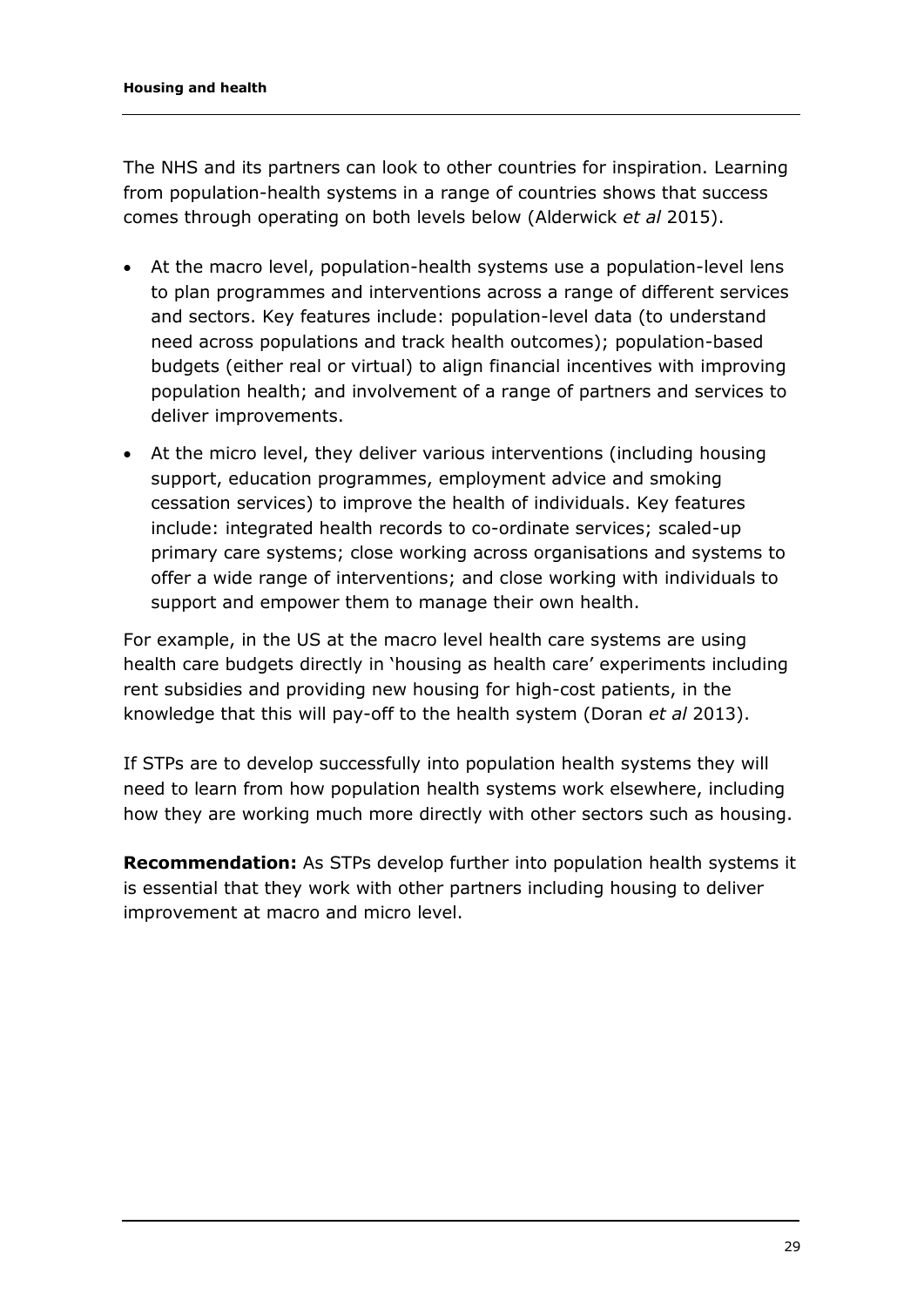# <span id="page-29-0"></span>References

Alderwick H, Ham C, Buck D (2015). *Population health systems: going beyond integrated care.* London: The King's Fund. Available at: [www.kingsfund.org.uk/publications/population-health-systems](http://www.kingsfund.org.uk/publications/population-health-systems) (accessed on 9 March 2018).

Blood I, Copeman I, Goldup M, Pleace N, Bretherton J, Dulson S (2017). *Housing first feasibility study for the Liverpool City Region* [online]. Available at: www.crisis.org.uk/ending-homelessness/homelessness-knowledgehub/housing-models-and-access/housing-first-feasibility-study-for-liverpoolcity-region-2017/ (accessed on 1 March 2018).

Buck D (2017). 'Housing and health; STPs, white papers and beyond'. Blog. The King's Fund website. Available at: [www.kingsfund.org.uk/blog/2017/02/housing-and-health-stps-white-papers](http://www.kingsfund.org.uk/blog/2017/02/housing-and-health-stps-white-papers-and-beyond)[and-beyond](http://www.kingsfund.org.uk/blog/2017/02/housing-and-health-stps-white-papers-and-beyond) (accessed on 26 February 2018).

Buck D, Gregory S (2013). *Improving the public's health: a resource for local authorities*. London: The King's Fund. Available at: [www.kingsfund.org.uk/publications/improving-publics-health](http://www.kingsfund.org.uk/publications/improving-publics-health) (accessed on 27 February 2018).

Buck D, Simpson M, Ross S (2016). *The economics of housing and health: the role of housing organisations*. London: The King's Fund. Available at: www.kingsfund.org.uk/publications/economics-housing-health (accessed on 1 March 2018).

BRE (2015). *The cost of poor housing to the NHS* [online]. Briefing paper. BRE website. Available at: www.bre.co.uk/healthbriefings (accessed on 27 February 2018).

Care & Repair England (2017). *Sustainability and transformation plans: analysis of the extent to which housing and ageing are mentioned in STPs* [online]. Care & Repair England website. Available at: [http://careandrepair-](http://careandrepair-england.org.uk/wp-content/uploads/2017/07/Integration-Briefing-4-Final.pdf)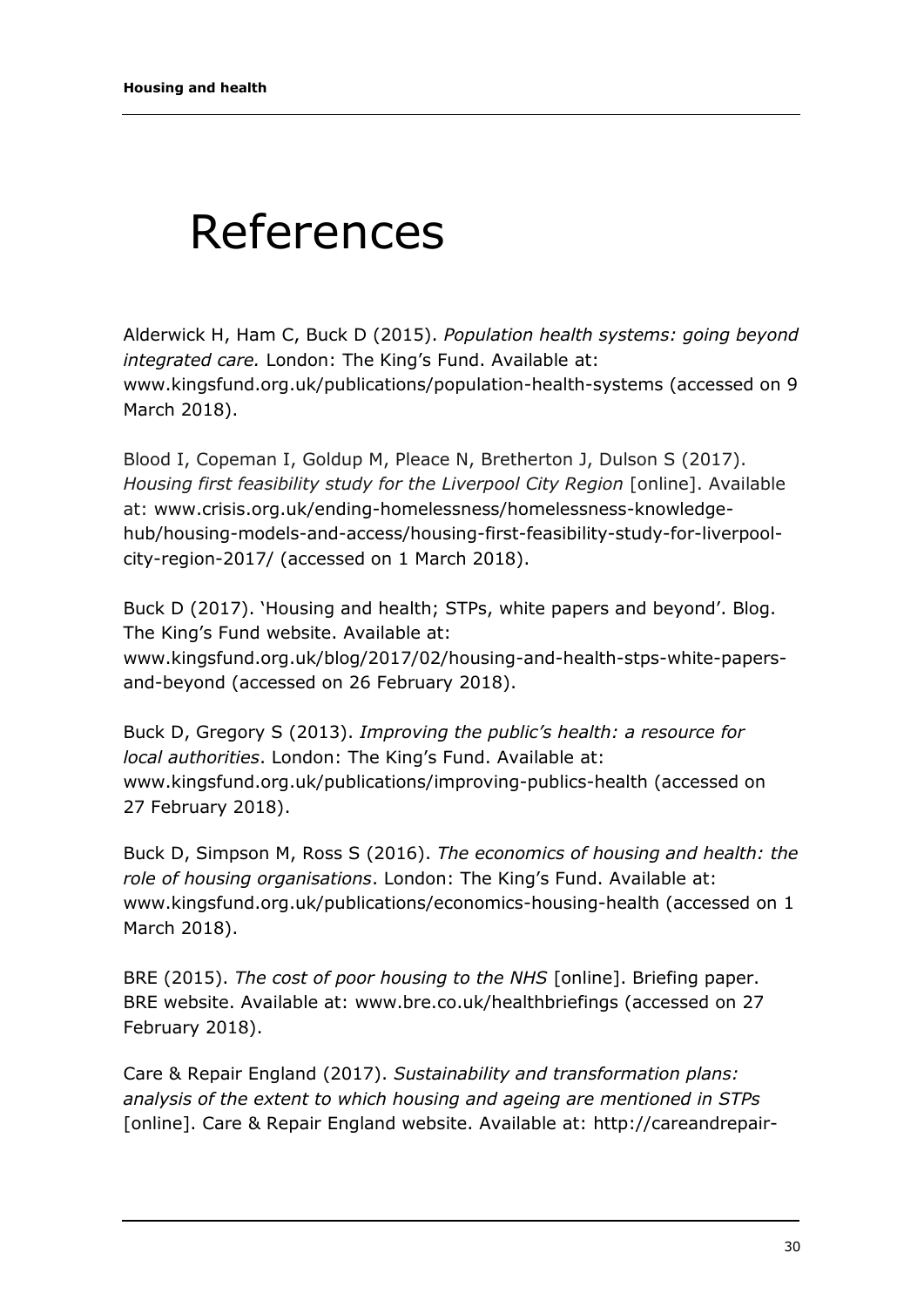[england.org.uk/wp-content/uploads/2017/07/Integration-Briefing-4-](http://careandrepair-england.org.uk/wp-content/uploads/2017/07/Integration-Briefing-4-Final.pdf) [Final.pdf](http://careandrepair-england.org.uk/wp-content/uploads/2017/07/Integration-Briefing-4-Final.pdf) (accessed on 22 February 2018).

Chartered Institute of Environmental Health (undated). 'Case studies'. Chartered Institute of Environmental Health website. Available at: [www.cieh-housing-and-health-resource.co.uk/case-studies-2/](https://kingsfund.sharepoint.com/sites/Projects/J0000730/Delivery/Housing%20STP/www.cieh-housing-and-health-resource.co.uk/case-studies-2/) (accessed on 9 March 2018).

Clover B (2018). 'Revealed: Plans for new towns on hospital sites'. *HSJ* website, 1 February 2018. Available at: [www.hsj.co.uk/kings-college](http://www.hsj.co.uk/kings-college-hospital-nhs-foundation-trust/revealed-plans-for-new-towns-on-hospital-sites/7021580.article)[hospital-nhs-foundation-trust/revealed-plans-for-new-towns-on-hospital](http://www.hsj.co.uk/kings-college-hospital-nhs-foundation-trust/revealed-plans-for-new-towns-on-hospital-sites/7021580.article)[sites/7021580.article](http://www.hsj.co.uk/kings-college-hospital-nhs-foundation-trust/revealed-plans-for-new-towns-on-hospital-sites/7021580.article) (accessed on 1 March 2018).

Communities and Local Government Select Committee (2017). 'Future of supported housing'. [www.parliament.co.uk](http://www.parliament.co.uk/) website. Available at: [https://publications.parliament.uk/pa/cm201617/cmselect/cmcomloc/867/8](https://publications.parliament.uk/pa/cm201617/cmselect/cmcomloc/867/86704.htm) [6704.htm](https://publications.parliament.uk/pa/cm201617/cmselect/cmcomloc/867/86704.htm) (accessed on 26 February 2018).

Crisis (2011). *Homelessness a silent killer* [online]. Crisis website. Available at: [www.crisis.org.uk/ending-homelessness/homelessness-knowledge](http://www.crisis.org.uk/ending-homelessness/homelessness-knowledge-hub/health-and-wellbeing/homelessness-a-silent-killer-2011/)[hub/health-and-wellbeing/homelessness-a-silent-killer-2011/](http://www.crisis.org.uk/ending-homelessness/homelessness-knowledge-hub/health-and-wellbeing/homelessness-a-silent-killer-2011/) (accessed on 6 March 2018).

Crocker A (2014). *Integration that works: an evaluation of Tile House*  [online]. Housing LIN website. Available at:

[www.housinglin.org.uk/Topics/type/Integration-that-works-An-evaluation-of-](http://www.housinglin.org.uk/Topics/type/Integration-that-works-An-evaluation-of-Tile-House/)[Tile-House/](http://www.housinglin.org.uk/Topics/type/Integration-that-works-An-evaluation-of-Tile-House/) (accessed on 26 February 2018).

Department for Communities and Local Government (2015). *English housing survey 2013 to 2014: household report.* GOV.UK website. Available at: [www.gov.uk/government/statistics/english-housing-survey-2013-to-2014](http://www.gov.uk/government/statistics/english-housing-survey-2013-to-2014-headline-report) [headline-report](http://www.gov.uk/government/statistics/english-housing-survey-2013-to-2014-headline-report) (accessed on 28 February 2018).

Department for Communities and Local Government (2012). *Evidence review of the costs of homelessness* [online]. GOV.UK website. Available at: [www.gov.uk/government/publications/costs-of-homelessness-evidence](http://www.gov.uk/government/publications/costs-of-homelessness-evidence-review)[review](http://www.gov.uk/government/publications/costs-of-homelessness-evidence-review) (accessed on 22 February 2018).

Department of Health (2017). *NHS property and estates: why the estate matters for patients* [online]. GOV.UK website. Available at: www.gov.uk/government/publications/nhs-property-and-estates-naylorreview (accessed on 1 March 2018).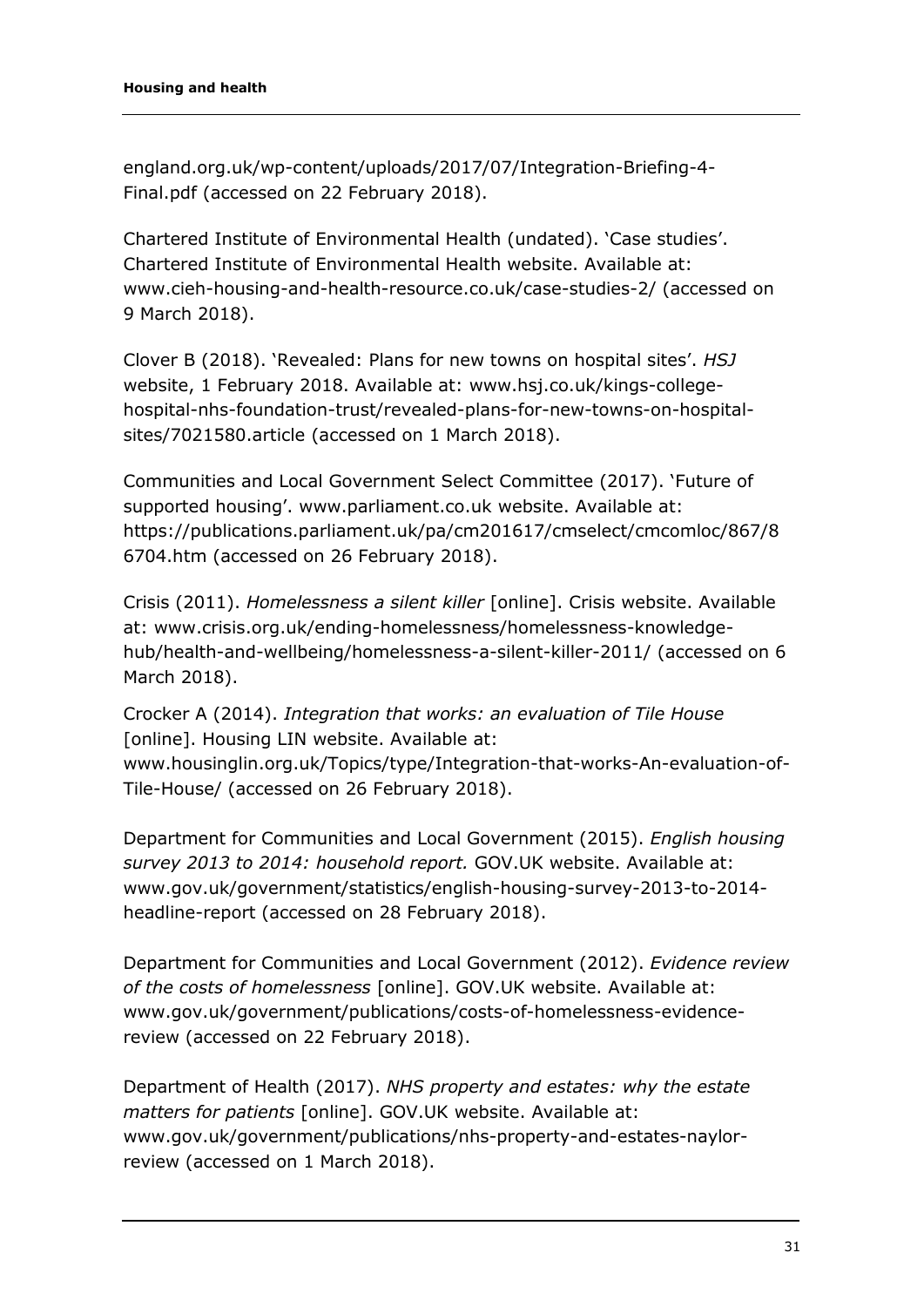Department of Health (2010). *Healthcare for single homeless people* [online]. The National Archives website. Available at:

[http://webarchive.nationalarchives.gov.uk/20130123201505/http://www.dh.g](http://webarchive.nationalarchives.gov.uk/20130123201505/http:/www.dh.gov.uk/en/Publicationsandstatistics/Publications/PublicationsPolicyAndGuidance/DH_114250) [ov.uk/en/Publicationsandstatistics/Publications/PublicationsPolicyAndGuidance](http://webarchive.nationalarchives.gov.uk/20130123201505/http:/www.dh.gov.uk/en/Publicationsandstatistics/Publications/PublicationsPolicyAndGuidance/DH_114250) [/DH\\_114250](http://webarchive.nationalarchives.gov.uk/20130123201505/http:/www.dh.gov.uk/en/Publicationsandstatistics/Publications/PublicationsPolicyAndGuidance/DH_114250) (accessed on 22 February 2018).

Doran K, Misa M, Shah N (2013). 'Housing as health care – New York's boundary-crossing experiment'. *The New England Journal of Medicine*, Available at: [www.nejm.org/doi/full/10.1056/NEJMp1310121](http://www.nejm.org/doi/full/10.1056/NEJMp1310121) (accessed on 9 March 2018).

Frontier Economics (2010). *Financial benefits of investment in specialist housing for vulnerable and older people* [online]. Frontier Economics website. Available at: [www.frontier-economics.com/publication/financial-benefits-of](http://www.frontier-economics.com/publication/financial-benefits-of-investment/)[investment/](http://www.frontier-economics.com/publication/financial-benefits-of-investment/) (accessed on 6 March 2018).

Gowland S (2015). 'Healthy homes in Knowsley'. Presentation at 'Bringing together housing and public health' conference, The King's Fund, London, 21 October. Available at: [www.kingsfund.org.uk/events/housing-and-public](http://www.kingsfund.org.uk/events/housing-and-public-health)[health](http://www.kingsfund.org.uk/events/housing-and-public-health) (accessed on 1 March 2018).

Greater Manchester Combined Authority (2017). 'Greater Manchester comes together to tackle rough sleeping in unique partnership'. GMCA website. Available at: [www.greatermanchester-](http://www.greatermanchester-ca.gov.uk/news/article/229/greater_manchester_comes_together_to_tackle_rough_sleeping_in_unique_partnership)

[ca.gov.uk/news/article/229/greater\\_manchester\\_comes\\_together\\_to\\_tackle\\_r](http://www.greatermanchester-ca.gov.uk/news/article/229/greater_manchester_comes_together_to_tackle_rough_sleeping_in_unique_partnership) [ough\\_sleeping\\_in\\_unique\\_partnership](http://www.greatermanchester-ca.gov.uk/news/article/229/greater_manchester_comes_together_to_tackle_rough_sleeping_in_unique_partnership) (accessed on 1 March 2018).

Ham C (2018). 'What does the future hold for integrated care?'. Blog. The King's Fund website. Available at: [www.kingsfund.org.uk/blog/2018/02/what](http://www.kingsfund.org.uk/blog/2018/02/what-does-future-hold-integrated-care-systems)[does-future-hold-integrated-care-systems](http://www.kingsfund.org.uk/blog/2018/02/what-does-future-hold-integrated-care-systems) (accessed on 2 March 2018).

Ham C, Alderwick H, Dunn P, McKenna H (2017). *Delivering sustainability and transformation plans: from ambitious proposals to credible plans*. London: The King's Fund. Available at: [www.kingsfund.org.uk/publications/delivering](http://www.kingsfund.org.uk/publications/delivering-sustainability-and-transformation-plans)[sustainability-and-transformation-plans](http://www.kingsfund.org.uk/publications/delivering-sustainability-and-transformation-plans) (accessed on 28 February 2018).

Hills J (2012). *Getting the measure of fuel poverty: final report of the Fuel Poverty Review* [online]. GOV.UK website. Available at: [www.gov.uk/government/publications/final-report-of-the-fuel-poverty-review](http://www.gov.uk/government/publications/final-report-of-the-fuel-poverty-review) (accessed on 27 February 2018).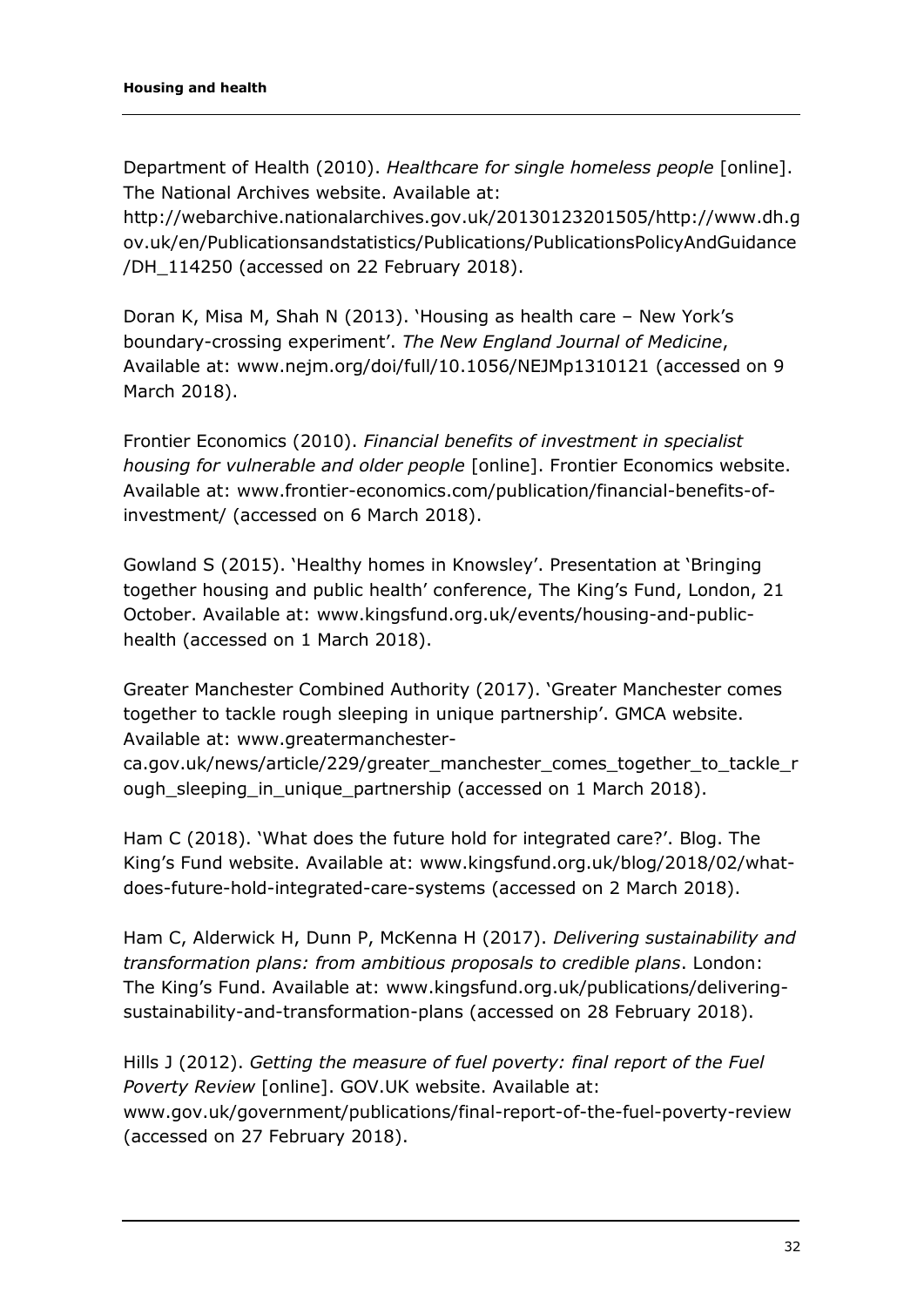Holland C, Carter M, Cooke R, Leask G, Powell R, Shaw R, West K, Clarkesmith D, Collins H, Hagger B, Kay A, Lambie J, Liddell L, Wallis S, Boukouvalas A (2016). *Collaborative research between Aston Research Centre for Healthy Ageing (ARCHA) and the ExtraCare Charitable Trust*. Available at: [www.extracare.org.uk/research/findings/](http://www.extracare.org.uk/research/findings/) (accessed on 22 February 2018).

House of Commons Library (2018). *Households in temporary accommodation (England)* [online]. [www.parliament.co.uk](http://www.parliament.co.uk/) website. Available at: <http://researchbriefings.parliament.uk/ResearchBriefing/Summary/SN02110> (accessed on 9 March 2018).

Housing LIN (2017). *Top tips for strategic estates planning and extra care housing* [online]. Housing LIN website. Available at: www.housinglin.org.uk/Topics/type/Top-tips-for-strategic-estates-planningand-extra-care-housing/ (accessed on 1 March 2018).

Inside Housing (2017). 'Health and housing in practice: three housing associations on why they are building a stronger link between health and housing'. Inside Housing website. Available at:

[www.insidehousing.co.uk/home/home/health-and-housing-in-practice-51483](http://www.insidehousing.co.uk/home/home/health-and-housing-in-practice-51483) (accessed on 9 March 2018).

Laing and Buisson (2017). *Care of older people UK market report*. London: Laing Buisson.

Marmot M, Allen J, Goldblatt P, Boyce T, McNeish D, Grady M, Geddes I (2010). *Fair society healthier lives* [online]. Available at: [www.instituteofhealthequity.org/resources-reports/fair-society-healthy-lives](http://www.instituteofhealthequity.org/resources-reports/fair-society-healthy-lives-the-marmot-review)[the-marmot-review](http://www.instituteofhealthequity.org/resources-reports/fair-society-healthy-lives-the-marmot-review) (accessed on 8 March 2018).

Marmot Review Team (2011). *The health impacts of cold homes and fuel poverty* [online]. Institute of health Equity website. Available at: [www.instituteofhealthequity.org/resources-reports/the-health-impacts-of](http://www.instituteofhealthequity.org/resources-reports/the-health-impacts-of-cold-homes-and-fuel-poverty/the-health-impacts-of-cold-homes-and-fuel-poverty.pdf)[cold-homes-and-fuel-poverty/the-health-impacts-of-cold-homes-and-fuel](http://www.instituteofhealthequity.org/resources-reports/the-health-impacts-of-cold-homes-and-fuel-poverty/the-health-impacts-of-cold-homes-and-fuel-poverty.pdf)[poverty.pdf](http://www.instituteofhealthequity.org/resources-reports/the-health-impacts-of-cold-homes-and-fuel-poverty/the-health-impacts-of-cold-homes-and-fuel-poverty.pdf) (accessed on 27 February 2018).

Mental Health Taskforce (2016). *The five year forward view for mental health* [online]. NHS England website. Available at: www.england.nhs.uk/mentalhealth/taskforce/ (accessed on 22 February 2018).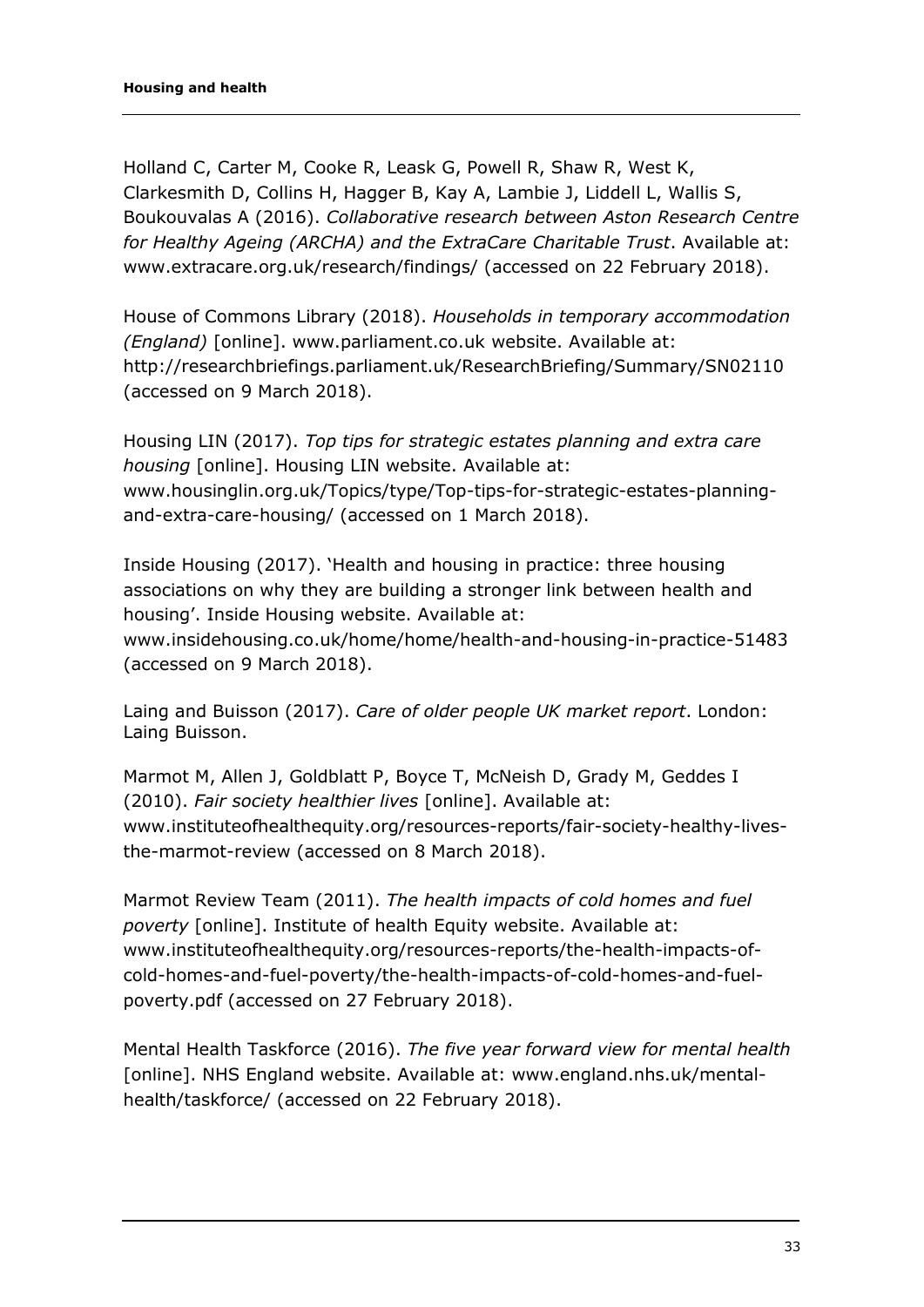Ministry of Housing, Communities and Local Government (2012). *Evidence review of the costs of homelessness* [online]. GOV.UK website. Available at: [www.gov.uk/government/publications/costs-of-homelessness-evidence](http://www.gov.uk/government/publications/costs-of-homelessness-evidence-review)[review](http://www.gov.uk/government/publications/costs-of-homelessness-evidence-review) (accessed on 28 February 2018).

NatCen Social Research (2013). *Child poverty in Britain: causes and consequences* [online]. NatCen website. Available at: [www.natcen.ac.uk/our](http://www.natcen.ac.uk/our-research/research/child-poverty-in-britain/)[research/research/child-poverty-in-britain/](http://www.natcen.ac.uk/our-research/research/child-poverty-in-britain/) (accessed on 28 February 2018).

National Audit Office (2018). *Sustainability and transformation in the NHS* [online]. National Audit Office website. Available at: [www.nao.org.uk/wp](http://www.nao.org.uk/wp-content/uploads/2018/01/Sustainability-and-transformation-in-the-NHS.pdf)[content/uploads/2018/01/Sustainability-and-transformation-in-the-NHS.pdf](http://www.nao.org.uk/wp-content/uploads/2018/01/Sustainability-and-transformation-in-the-NHS.pdf) (accessed on 7 March 2018).

National Audit Office (2017a). *Homelessness* [online]. National Audit Office website. Available at: www.nao.org.uk/report/homelessness/ (accessed on 8 March 2018).

National Audit Office (2017b). *Housing in England: overview* [online]. National Audit Office website. Available at: [www.nao.org.uk/report/housing-in](http://www.nao.org.uk/report/housing-in-england-overview/)[england-overview/](http://www.nao.org.uk/report/housing-in-england-overview/) (accessed on 9 March 2018).

National Audit Office (2016). *Discharging older people from hospital* [online]. National Audit Office website. Available at: [www.nao.org.uk/report/discharging-older-patients-from-hospital/](http://www.nao.org.uk/report/discharging-older-patients-from-hospital/) (accessed on 26 February 2018).

National Housing Federation (2017). *Home from hospital, how housing services are relieving pressure on the NHS* [online]*.* National Housing Federation website. Available at: [www.housing.org.uk/resource](http://www.housing.org.uk/resource-library/browse/home-from-hospital-how-housing-services-are-relieving-pressure-on-the-nhs/)[library/browse/home-from-hospital-how-housing-services-are-relieving](http://www.housing.org.uk/resource-library/browse/home-from-hospital-how-housing-services-are-relieving-pressure-on-the-nhs/)[pressure-on-the-nhs/](http://www.housing.org.uk/resource-library/browse/home-from-hospital-how-housing-services-are-relieving-pressure-on-the-nhs/) (accessed on 9 March 2018).

National Housing Federation (2015). *Supported housing: understanding need and supply* [online]. National Housing Federation website. Available at: www.housing.org.uk/resource-

library/browse/supported\_housing\_understanding\_need\_and\_supply/ (accessed on 26 February 2018).

National Institute for Health and Care Excellence (2015). **'**Excess winter deaths and illness and the health risks associated with cold homes'. NICE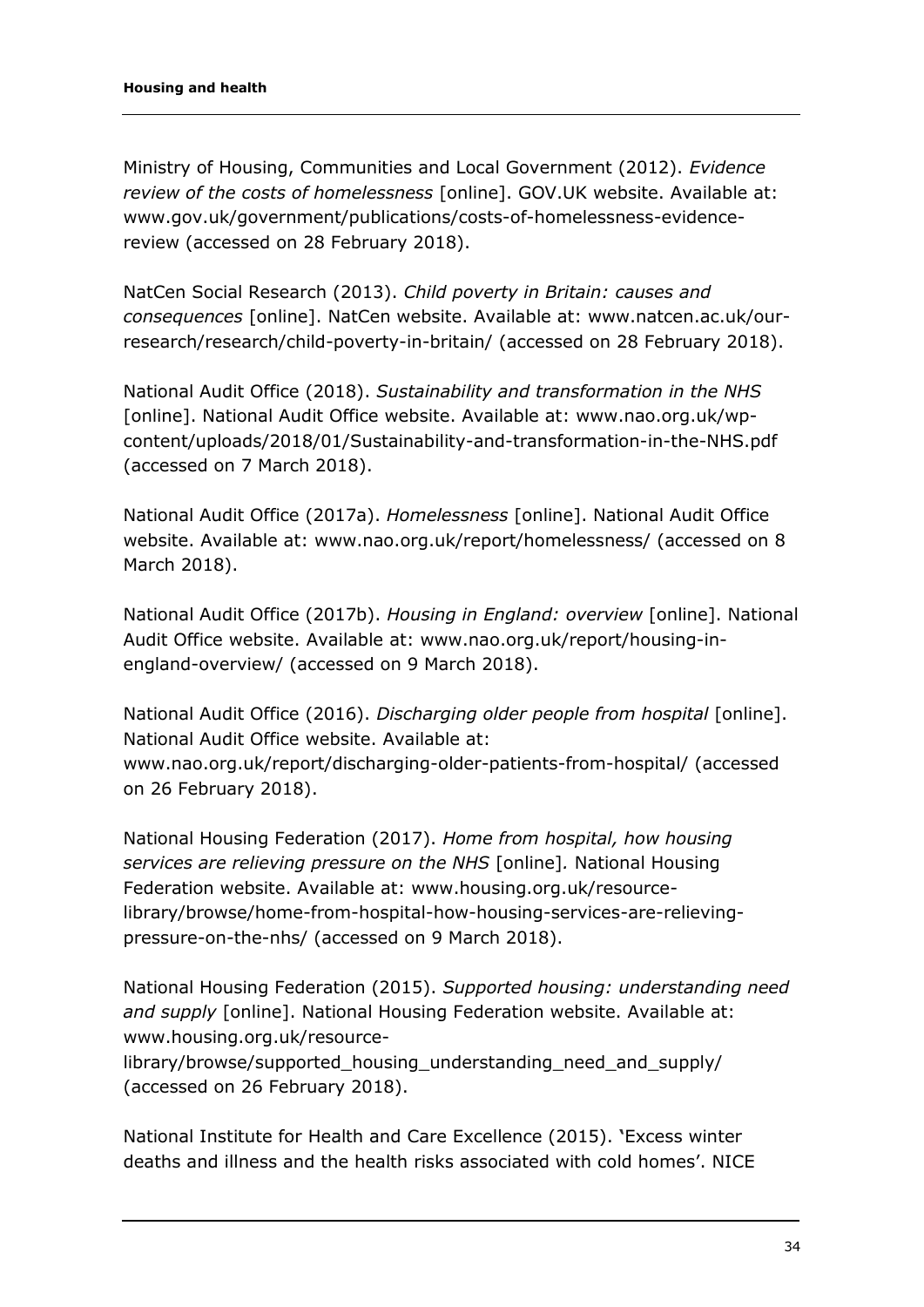guidance (NG6). NICE website. Available at: [www.nice.org.uk/guidance/ng6](http://www.nice.org.uk/guidance/ng6) (accessed on 28 February 2018).

National Institute for Health and Care Excellence (2013). 'Falls in older people, assessing risk and prevention'. Clinical guidance (CG161). NICE website. Available at: [www.nice.org.uk/guidance/cg161/chapter/introduction](http://www.nice.org.uk/guidance/cg161/chapter/introduction) (accessed on 26 February 2018).

National Institute of Health and Care Excellence (2010). 'Surviving severe injuries can lead to significant pain and have a negative impact on the social and psychological wellbeing of children'. Public health guidelines 29. NICE website. Available at: [www.nice.org.uk/guidance/ph29/chapter/8-references](http://www.nice.org.uk/guidance/ph29/chapter/8-references) (accessed on 1 March 2018).

New Philanthropy Capital (2018). *Tapping the potential, lessons from the Richmond Group's practical collaborative work in Somerset.* The Richmond Group website. Available at:

<https://richmondgroupofcharities.org.uk/news/tapping-potential> (accessed on 8 March 2018).

NHS Choices (2015). 'Falls'. NHS Choices website. Available at: [www.nhs.uk/conditions/falls/](https://kingsfund.sharepoint.com/sites/Projects/J0000730/Delivery/Housing%20STP/www.nhs.uk/conditions/falls/) (accessed on 6 March 2018).

NHS England (undated a). *Quick guide: health and housing* [online]. NHS England website. Available at: [www.england.nhs.uk/commissioning/health](http://www.england.nhs.uk/commissioning/health-housing/)[housing/](http://www.england.nhs.uk/commissioning/health-housing/) (accessed on 1 March 2018).

NHS England (undated b). 'Voluntary, community and social enterprise (VCSE) Health and Wellbeing Alliance'. NHS England website. Available at: [www.england.nhs.uk/hwalliance/](http://www.england.nhs.uk/hwalliance/) (accessed on 9 March 2018).

NHS England (2018). *Refreshing NHS plans for 2018/19* [online]*.* NHS England website. Available at: [www.england.nhs.uk/publication/refreshing](http://www.england.nhs.uk/publication/refreshing-nhs-plans-for-2018-19/)[nhs-plans-for-2018-19/](http://www.england.nhs.uk/publication/refreshing-nhs-plans-for-2018-19/) (accessed on 22 February 2018).

NHS England (2016). *The framework for enhanced health in care homes* [online]. NHS England website. Available at: www.england.nhs.uk/publication/the-framework-for-enhanced-health-in-carehomes/ (accessed on 1 March 2018).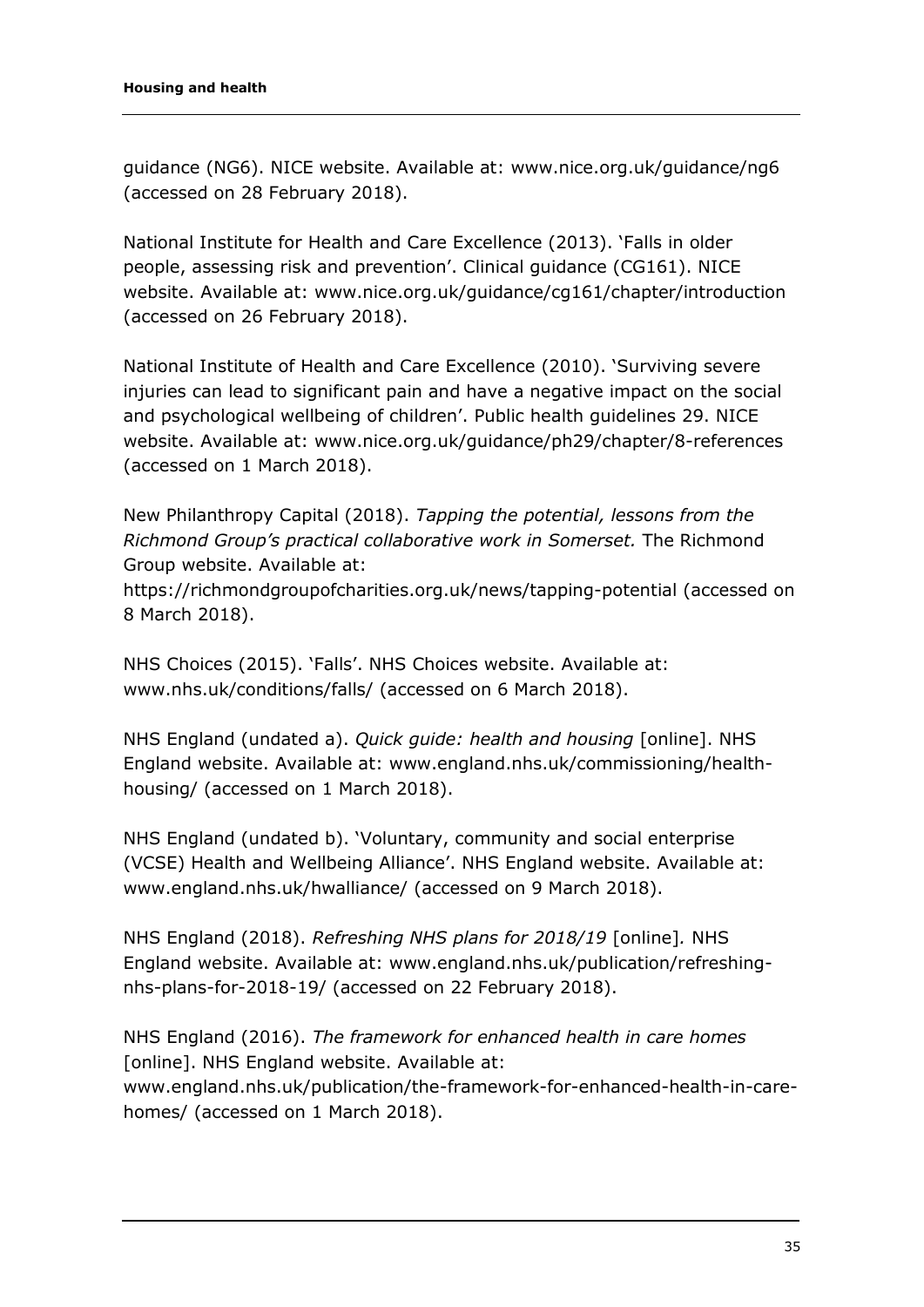NHS England (2015). *The Forward View into action: planning for 2015/16*  [online]. NHS England website. Available at [www.england.nhs.uk/publication/the-forward-view-into-action-planning-for-](http://www.england.nhs.uk/publication/the-forward-view-into-action-planning-for-201516/)[201516/](http://www.england.nhs.uk/publication/the-forward-view-into-action-planning-for-201516/) (accessed on 22 February 2018).

NHS England, Care Quality Commission, Public Health England, Monitor, NHS Trust Development Authority (2014). *NHS five year forward view* [online]. NHS England website. Available at: [www.england.nhs.uk/publication/nhs-five](http://www.england.nhs.uk/publication/nhs-five-year-forward-view/)[year-forward-view/](http://www.england.nhs.uk/publication/nhs-five-year-forward-view/) (accessed on 22 February 2018).

Nottingham City Council, Nottinghamshire County Council, NHS (2016). *Nottinghamshire sustainability and transformation plan 2016–21* [online]. Nottingham and Nottinghamshire Sustainability and Transformation Partnership website. Available at: www.stpnotts.org.uk/about-the-stp/stpour-plan (accessed on 1 March 2018).

NSPCC (undated). 'The impact of homelessness on babies and their families'. Slidepack. Available at: [www.qni.org.uk/wp](http://www.qni.org.uk/wp-content/uploads/2016/09/homelessness_babies_families.pdf)[content/uploads/2016/09/homelessness\\_babies\\_families.pdf](http://www.qni.org.uk/wp-content/uploads/2016/09/homelessness_babies_families.pdf) (accessed on 26 February 2018).

Public Accounts Committee (2017). '11th report: Homeless households' [online]. HC 462. [www.parliament.uk](http://www.parliament.uk/) website. Available at: [https://publications.parliament.uk/pa/cm201719/cmselect/cmpubacc/462/46](https://publications.parliament.uk/pa/cm201719/cmselect/cmpubacc/462/46202.htm) [202.htm](https://publications.parliament.uk/pa/cm201719/cmselect/cmpubacc/462/46202.htm) (accessed on 22 February 2018).

Public Health England (2018). *Improving health and care through the home: a national memorandum of understanding* [online]. Public Health England website. Available at: [www.gov.uk/government/publications/improving](http://www.gov.uk/government/publications/improving-health-and-care-through-the-home-mou)[health-and-care-through-the-home-mou](http://www.gov.uk/government/publications/improving-health-and-care-through-the-home-mou) (accessed n 19 March 2018).

Public Health England (2017). 'New resources to improve health through the home*'.* GOV.UK website. Available at: [www.gov.uk/government/news/new](http://www.gov.uk/government/news/new-resources-to-improve-health-through-the-home)[resources-to-improve-health-through-the-home](http://www.gov.uk/government/news/new-resources-to-improve-health-through-the-home) (accessed on 8 March 2018).

RoSPA (undated a). *Delivering accident prevention at local level in the new public health system* [online]. RoSPA website. Available at: [www.rospa.com/rospaweb/docs/advice-services/public-health/hs1](http://www.rospa.com/rospaweb/docs/advice-services/public-health/hs1-factsheet.pdf) [factsheet.pdf](http://www.rospa.com/rospaweb/docs/advice-services/public-health/hs1-factsheet.pdf) (accessed on 1 March 2018).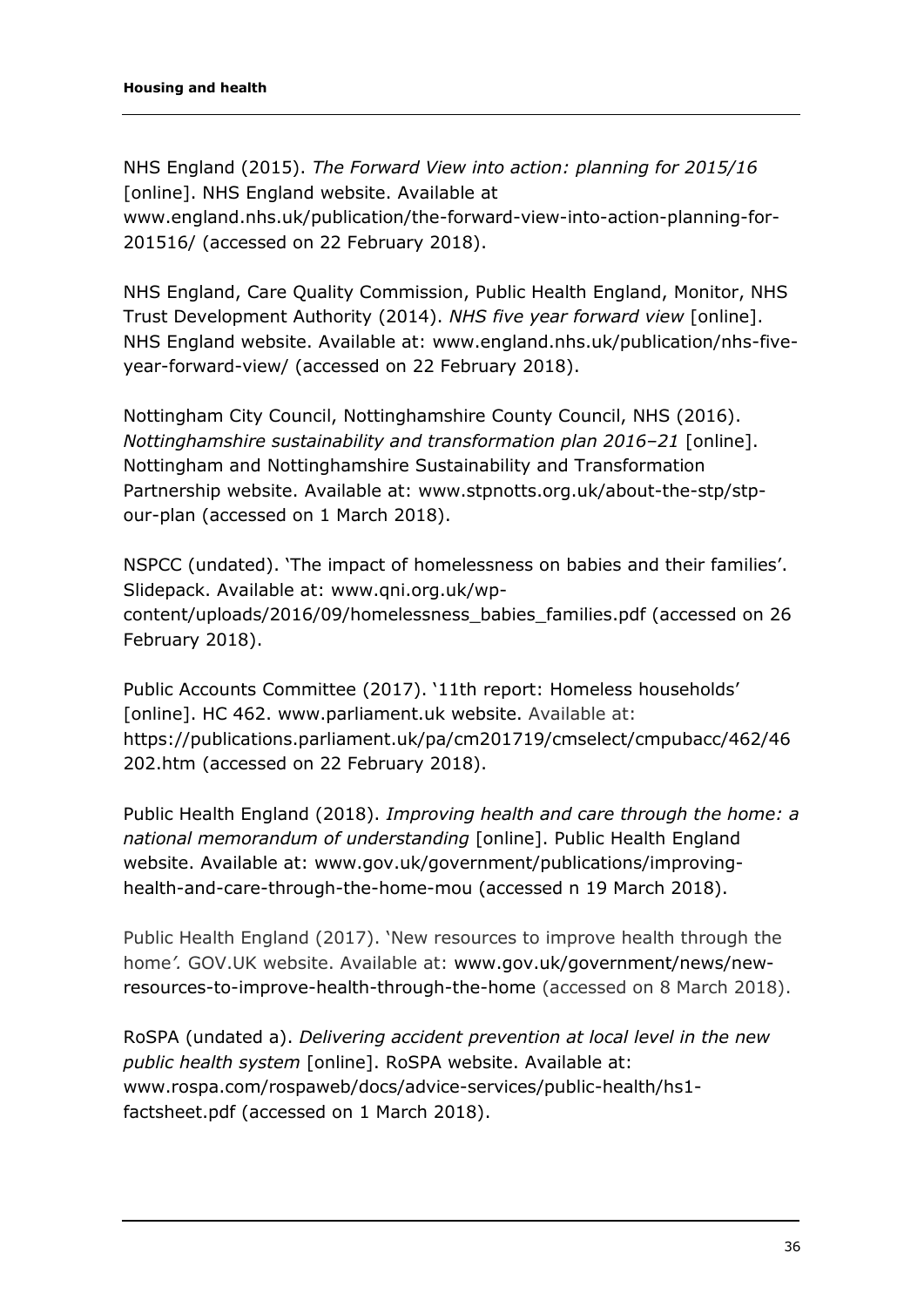RoSPA (undated b). 'Older people safety. RoSPA website. Available at: [www.rospa.com/home-safety/advice/older-people/](http://www.rospa.com/home-safety/advice/older-people/) (accessed on 26 February 2018).

Royal College of Psychiatrists (2015). *Old problems, new solutions: improving acute psychiatric care for adults in England* [online]. RCP website. Available at: [www.rcpsych.ac.uk/policyandparliamentary/commission.aspx](http://www.rcpsych.ac.uk/policyandparliamentary/commission.aspx) (accessed on 1 March 2018).

Shelter (2015). 'What is affordable housing?' Shelter website. Available at: <http://blog.shelter.org.uk/2015/08/what-is-affordable-housing/> (accessed on 6 March 2018).

The King's Fund (2017). 'Sustainability and transformation plans (STPs) explained'. The King's Fund website. Available at: [www.kingsfund.org.uk/topics/integrated-care/sustainability-transformation](https://www.kingsfund.org.uk/topics/integrated-care/sustainability-transformation-plans-explained)[plans-explained](https://www.kingsfund.org.uk/topics/integrated-care/sustainability-transformation-plans-explained) (accessed on 26 February 2018).

Wheatley H, Beswick J (2018). *No homes for nurses: how NHS land is being sold off to build unaffordable homes* [online]. New Economics Foundation website. Available at: http://neweconomics.org/2018/01/no-homes-fornurses/?\_sft\_latest=research (accessed on 27 February 2018).